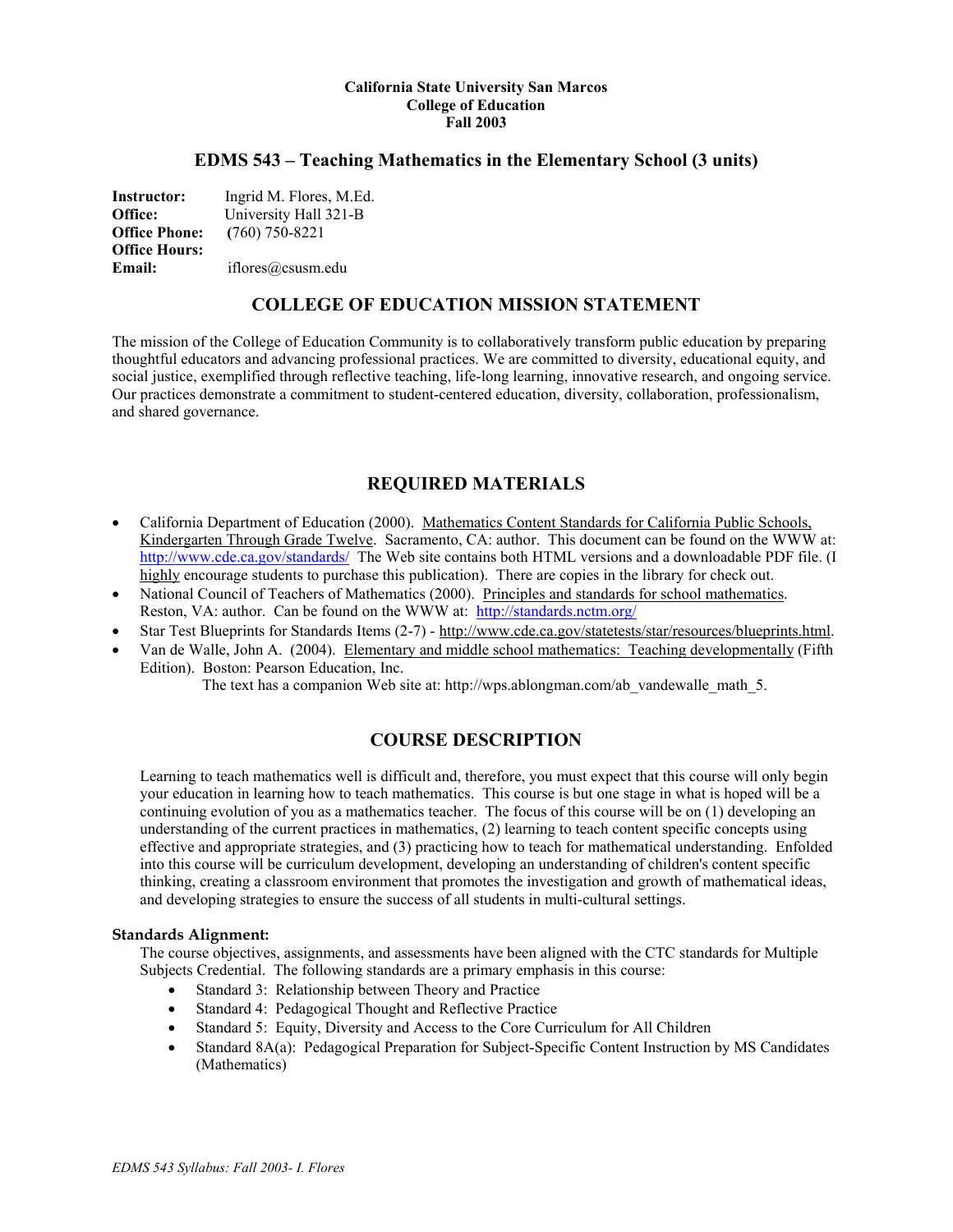#### **Teacher Performance Expectation (TPE) Competencies:**

This course is designed to help teachers seeking the Multiple Subjects Credential to develop the skills, knowledge, and attitudes necessary to assist schools and district in implementing an effective program for all students. The successful candidate will be able to merge theory and practice in order to realize a comprehensive and extensive educational program for all students. The following TPE's are addressed in this course:

Primary Emphasis:

• TPE 1a-Subject Specific Pedagogical Skills for MS Teaching (Mathematics)

Secondary Emphases:

- TPE 2-Monitoring Student Learning During Instruction
- TPE 3-Interpretation and Use of Assessments
- TPE 4-Making Content Accessible
- TPE 5-Student Engagement
- TPE 6a-Developmentally Appropriate Practices in Grades K-3
- TPE 6b-Developmentally Appropriate Practices in Grades 4-8
- TPE 6d- Developmentally Appropriate Teaching Practices for Special Education: Teaching the Special Education Population in the General Education Environment
- TPE 7-Teaching English Learners
- TPE 8-Learning About Students
- TPE 9-Instructional Planning
- TPE 10-Instructional Time
- TPE 11-Social Environment
- TPE 13-Professional Growth
- TPE 14-Educational Technology in Teaching and Learning

## **ASSIGNMENTS**

Detailed assignment sheets (course packet) will be provided for every assignment below. The assignment sheets and the course calendar are attached to this syllabus.

#### **Reading Reflections**

(20%) - Each week students will write a "meaningful" reflection on the material assigned to be read for that week. These reflections should be one page in length (use an "11" font, spacing of 1.5, with **only**  your name and class session number as a heading), and should clearly articulate your thoughts **on the assigned readings** and how you might **specifically apply** what you learned from the articles as a teacher in the classroom. Please do not repeat verbatim from the readings.

#### **Student Interviews (Critical Assessment Task – CATs)**

(20%) - You and one of your classmates will conduct a series of three different student interviews based on questions provided in class. For each interview, you will pose mathematical problems to any one student at a predetermined grade level. The purpose is to get you to begin thinking about students' mathematical understanding, to learn how to effectively pose questions and interpret the meaning of students' answers, and to provide you with an opportunity to interact with students.

#### **Mathematical Resources & Lesson (Critical Assessment Task – CATs)**

(35%)– Working in small groups, your team will first compile resources on a predetermined mathematical topic (20%) and then design a lesson that you will present in an elementary class (or ours as if we were your students) (15%). The purpose of this activity is to help you learn how to design effective mathematical activities, to provide you with an opportunity to begin compiling mathematical resources, and to provide an opportunity for you to practice teaching mathematics.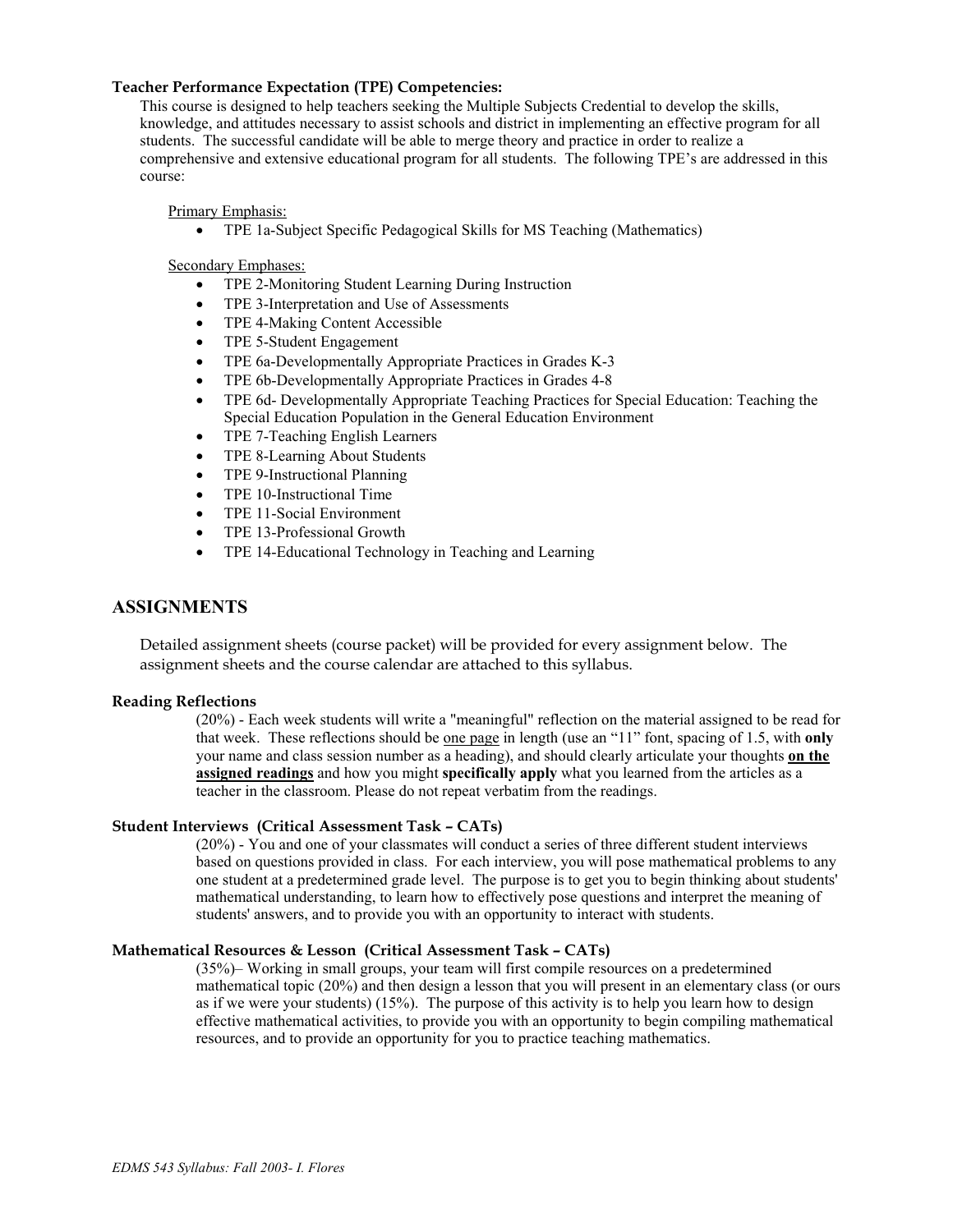#### **Curriculum Assignment (Critical Assessment Task – CATs)**

(20%)– Students will review the mathematics curriculum currently being used in your classroom (e.g., a textbook) at one grade level and write a short paper that investigates the curriculum alignment with the CA Content Standards and current high stakes assessments. Students will also provide their general thoughts and concerns related to the curriculum (e.g., how the curriculum might need to be altered to make strong connections between mathematical concepts and procedures).

**Active Participation and Collaboration (5%) –** Defined as **actively** engaging in **all** class discussions and activities, students will be evaluated daily. A positive attitude is an important component for establishing the definition for active participation and collaboration. All 5 points or no points are earned in this category.

#### **Assignment details and scoring rubrics described above are attached to this syllabus.**

## **INFUSED COMPETENCIES**

### **CLAD**

In 1992, the College of Education voted to infuse Cross-cultural, Language and Academic Development (CLAD) competencies across the curriculum. The CLAD competencies are attached to the syllabus and the competencies covered in this course are highlighted.

#### **Authorization to Teach English Learners**

This credential program has been specifically designed to prepare teachers for the diversity of languages often encountered in California public school classrooms. The authorization to teach English learners is met through the infusion of content and experiences within the credential program, as well as additional coursework. Students successfully completing this program receive a credential with authorization to teach English learners

#### **Special Education**

Consistent with the intent to offer a seamless teaching credential in the College of Education, this course will demonstrate the collaborative infusion of special education competencies that reflect inclusive educational practices.

#### **Technology**

This course infuses technology competencies to prepare our candidates to use technologies, emphasizing their use in both teaching practice and student learning.

## **ATTENDANCE POLICY**

The attendance policy of the College of Education: Due to the dynamic and interactive nature of courses in the COE, all students are expected to attend all classes and participate actively. At a minimum, students must attend more than 80% of class time, or s/he may not receive a passing grade for the course at the discretion of the instructor. If you miss two class sessions or are late (or leave early) more than three sessions, you cannot receive a grade of "A". If you miss three class sessions, your highest possible grade is a "C+". Should you have extenuating circumstances, contact the instructor as soon as possible. Please discuss with me any extenuating circumstances that will cause you to miss class prior to your absence. Attendance will be taken at each class session. Furthermore, grades on assignments turned in late will be lowered unless **prior arrangements** have been made with the instructor.

## **PLAGIARISM AND CHEATING**

Please be sure to read and understand the university policy on plagiarism and cheating, as it will be strictly enforced. Academic dishonestly will not be tolerated and will result in a failing grade for this course and will be reported to the University.

#### **Students with Disabilities Requiring Reasonable Accommodations**

Students are approved for services through the Disabled Student Services Office (DSS). This office is located in Craven Hall 5205 and can be contacted by phone (760) 750-4905, or TTY (760) 750-4909. Students authorized by DSS to receive reasonable accommodations should meet with their instructor during office hours or, in order to ensure confidentiality, in a more private setting.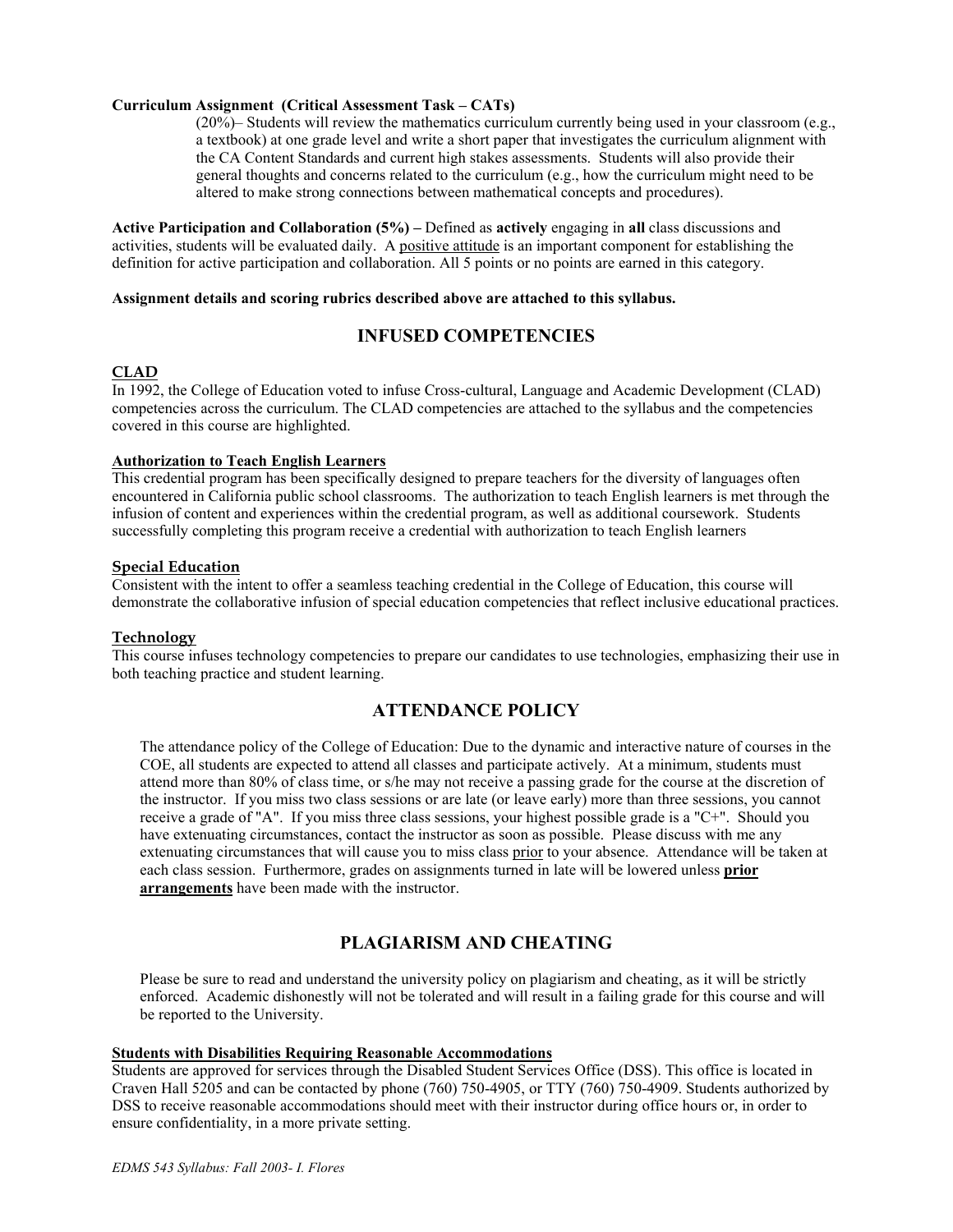**GRADING SCALE:** Grades for this course will be based on the following grading scale:

 A.................. 93% - 100 % A-……………90% - 92% B+…………. 88% - 89% B.................. 83% - 87 % B-……….. 80% - 82% C+…………. 78% - 79% C.................. 73% - 77 % C-…………... 70% - 72%

**Remember! You are required to maintain a B average (3.0 GPA) in your teacher education courses to receive a teaching credential in the State of California.**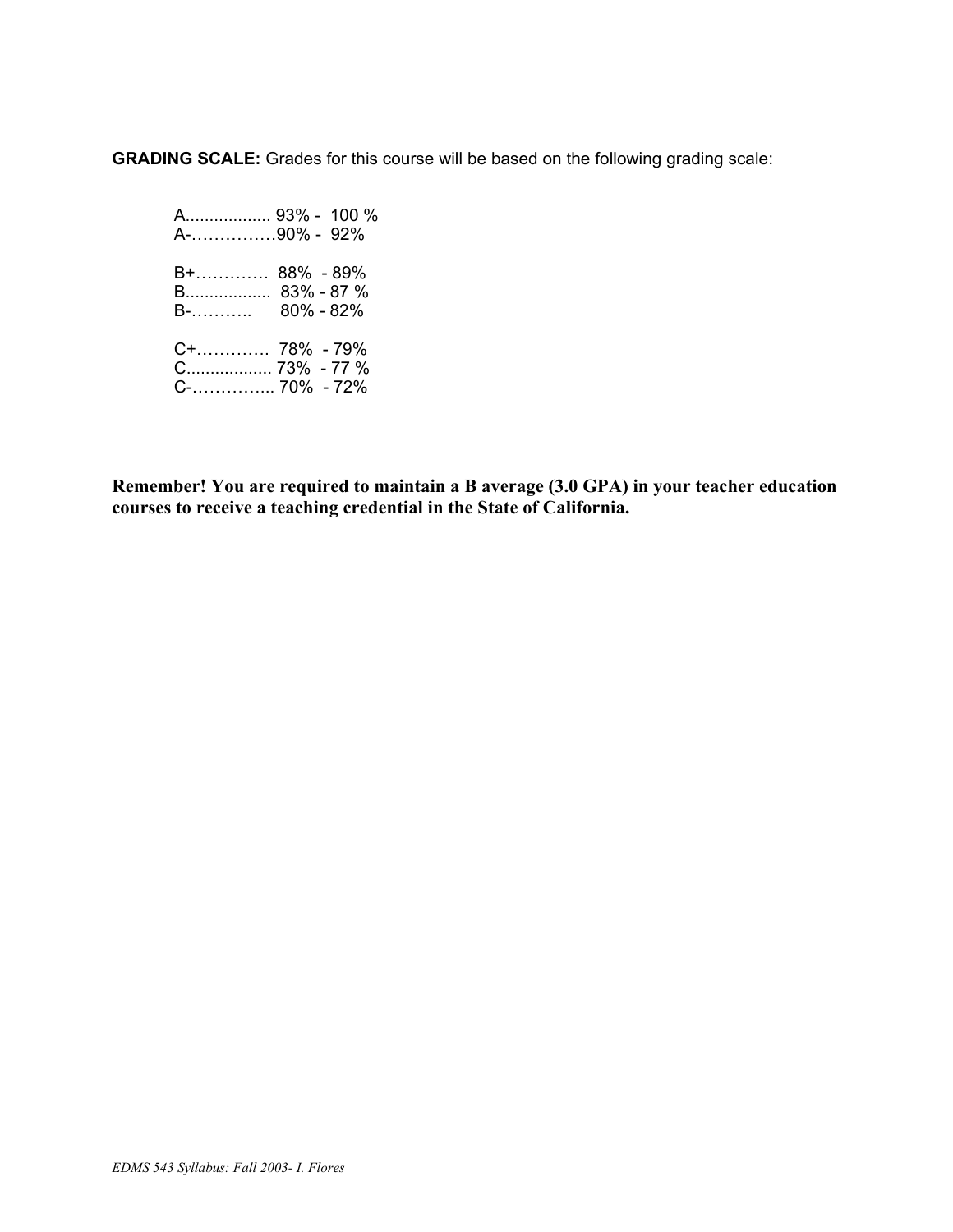| <b>TEST 1: LANGUAGE</b>                                               | <b>TEST 2: METHODOLOGY</b>                                       | <b>TEST 3:</b>                                            |
|-----------------------------------------------------------------------|------------------------------------------------------------------|-----------------------------------------------------------|
| <b>STRUCTURE</b>                                                      | OF BILINGUAL, ENGLISH                                            | <b>CULTURE</b>                                            |
| <b>AND</b>                                                            | <b>LANGUAGE</b>                                                  | <b>AND</b>                                                |
| <b>FIRST-AND SECOND-</b>                                              | DEVELOPMENT,                                                     | <b>CULTURAL DIVERSITY</b>                                 |
| <b>LANGUAGE</b>                                                       | <b>AND</b>                                                       |                                                           |
| <b>DEVELOPMENT</b>                                                    | <b>CONTENT INSTRUCTION</b>                                       |                                                           |
| I. Language Structure and Use:<br><b>Universals and Differences</b>   | I. Theories and Methods of<br><b>Bilingual Education</b>         | I. The Nature of Culture                                  |
| (including the structure of                                           |                                                                  |                                                           |
| English)                                                              |                                                                  |                                                           |
| A. The sound systems of language<br>(phonology)                       | A. Foundations                                                   | A. Definitions of culture                                 |
| <b>B.</b> Word formation (morphology) *                               | <b>B.</b> Organizational models: What<br>works for whom?         | <b>B.</b> Perceptions of culture                          |
| C. Syntax *                                                           | C. Instructional strategies *                                    | C. Intragroup differences (e.g.,                          |
|                                                                       |                                                                  | ethnicity, race, generations, and<br>micro-cultures)      |
| D. Word meaning (semantics) *                                         | II. Theories and Methods for                                     | D. Physical geography and its                             |
|                                                                       | <b>Instruction In and Through</b>                                | effects on culture                                        |
|                                                                       | <b>English</b>                                                   |                                                           |
| <b>E.</b> Language in context *                                       | A. Teacher delivery for both English<br>language development and | E. Cultural congruence                                    |
|                                                                       | content instruction *                                            |                                                           |
| F. Written discourse *                                                | <b>B.</b> Approaches with a focus on                             | II. Manifestations of Culture:                            |
|                                                                       | English language development *                                   | <b>Learning About Students</b>                            |
| G. Oral discourse *                                                   | C. Approaches with a focus on<br>content area instruction        | A. What teachers should learn<br>about their students *   |
|                                                                       | (specially designed academic                                     |                                                           |
|                                                                       | instruction delivered in                                         |                                                           |
|                                                                       | English) *                                                       |                                                           |
| H. Nonverbal communication *                                          | D. Working with paraprofessionals *                              | B. How teachers can learn about<br>their students *       |
| II. Theories and Factors in First-                                    | III. Language and Content Area<br><b>Assessment</b>              | C. How teachers can use what                              |
| and Second-Language<br><b>Development</b>                             |                                                                  | they learn about their students<br>(culturally responsive |
|                                                                       |                                                                  | pedagogy)*                                                |
| A. Historical and current theories                                    |                                                                  |                                                           |
| and models of language analysis<br>that have implications for second- | A. Purpose                                                       | III. Cultural Contact                                     |
| language development and                                              |                                                                  |                                                           |
| pedagogy                                                              |                                                                  |                                                           |
| <b>B.</b> Psychological factors affecting                             | B. Methods *                                                     | A. Concepts of cultural contact                           |
| first- and second-language                                            |                                                                  |                                                           |
| development<br>C. Socio-cultural factors affecting                    | C. State mandates                                                | <b>B.</b> Stages of individual cultural                   |
| first- and second-language                                            |                                                                  | contact                                                   |
|                                                                       |                                                                  |                                                           |
| development                                                           |                                                                  |                                                           |
| D. Pedagogical factors affecting                                      | D. Limitations of assessment *                                   | C. The dynamics of prejudice                              |
| first- and second-language                                            |                                                                  |                                                           |
| development *<br>E. Political factors affecting first- and            | E. Technical concepts *                                          | D. Strategies for conflict resolution                     |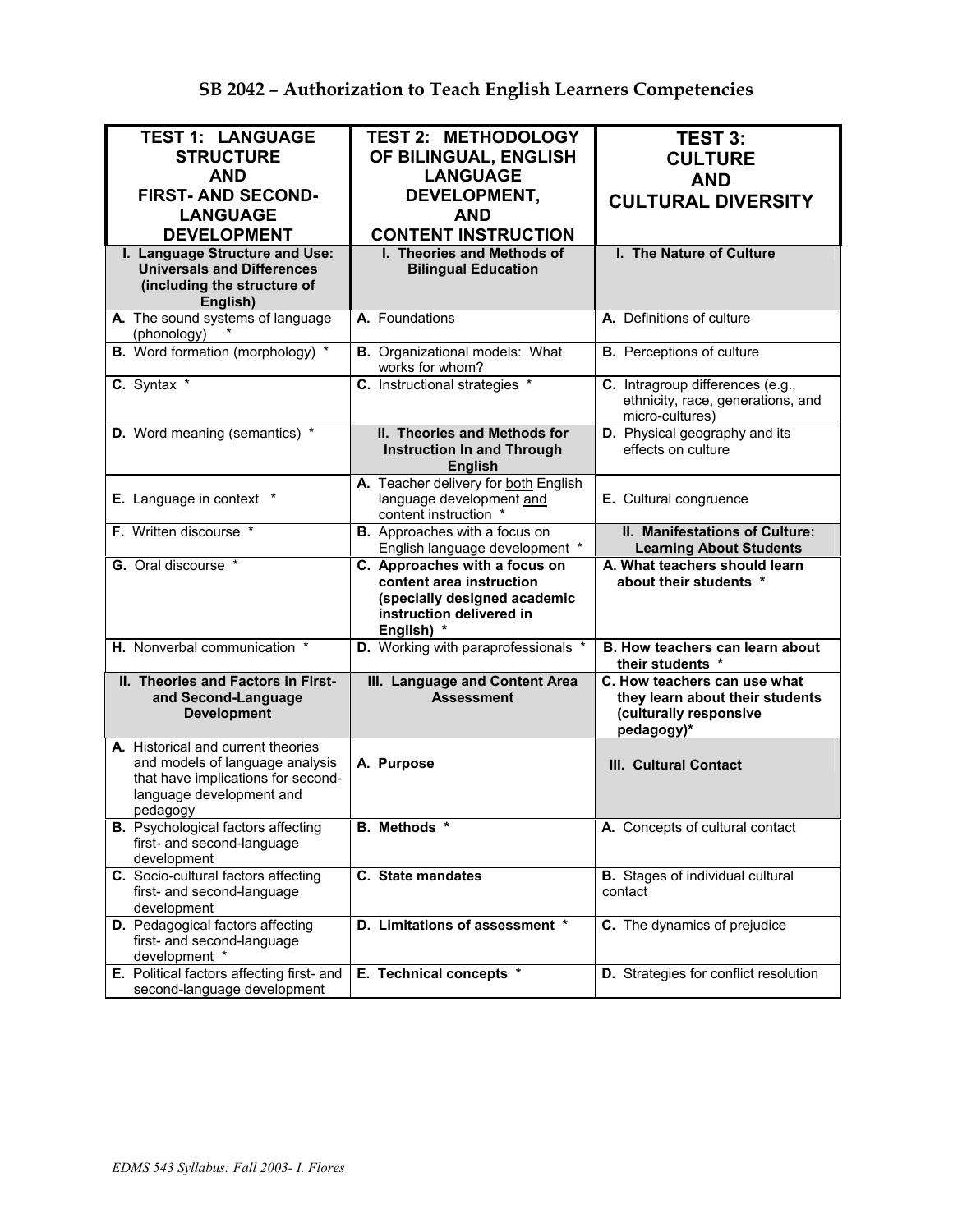## **STUDENT INTERVIEWS GRADING RUBRIC: EDMS 543**

## **How are the interview reflections to be completed?**

For each of three interviews, write a meaningful reflection (no more than 2 pages) on:

- 1) the interview process and the results of your interview, as well as
- 2) specific, prescriptive recommendations that you would give your interviewee in light of his/her current level of mathematical understanding. Develop the reflection with an eye to helping your interviewee in terms of making effective instructional decisions for him/her.

Although the reflection should not exceed two pages, it **MUST** answer the following two questions:

- 1. **What specifically did you learn about this child's mathematical understanding?** You should provide ample evidence of knowledge gained from this experience. Be very specific about what it is that your interviewee understands or does not understand and how he/she demonstrated this understanding or lack of understanding.
- 2. **What specifically would you do for this child if you were his/her teacher?** This part of the reflection is clearly related to what was learned about the child by way of the interview. Be very specific and clear about what you would recommend as a follow-up.

## **For specific details on both of these two discussion points, please refer to "Student Interviewing Guidelines" in your course packet.**

• **As you format your reflection, please bullet the two questions above you are responding to very clearly***.* 

### **How are the assignments assessed?**

Each interview will be assessed using a generic 5-point scoring rubric and should:

- reflect good depth of understanding of the child's current mathematical level based on the interview problems.
- give specific and clear instructional recommendations for the child.
- be free of grammatical or typographical errors.
- be word processed
- 5 Reflection shows good depth of understanding as well as clear, specific recommendations. The reflection is free of grammatical or typographical errors. Both sections reflect the criteria stated above.
- 4 Reflection shows general depth of understanding and clear, specific recommendations. There may be a very minor grammatical or typographical error. One of the sections is slightly weak on one of the criteria listed above.
- 3 Reflection shows moderate depth of understanding and recommendations are adequate. There may be few grammatical or typographical errors. Both sections are slightly weak or one is very weak.
- 2 Reflection shows little depth of understanding and recommendations are not specific and clear. There may be considerable grammatical or typographical errors. Both sections are substantially weak.
- 1 An attempt at a reflection was submitted. Your name is on the paper.
- 0 No assignment was turned in.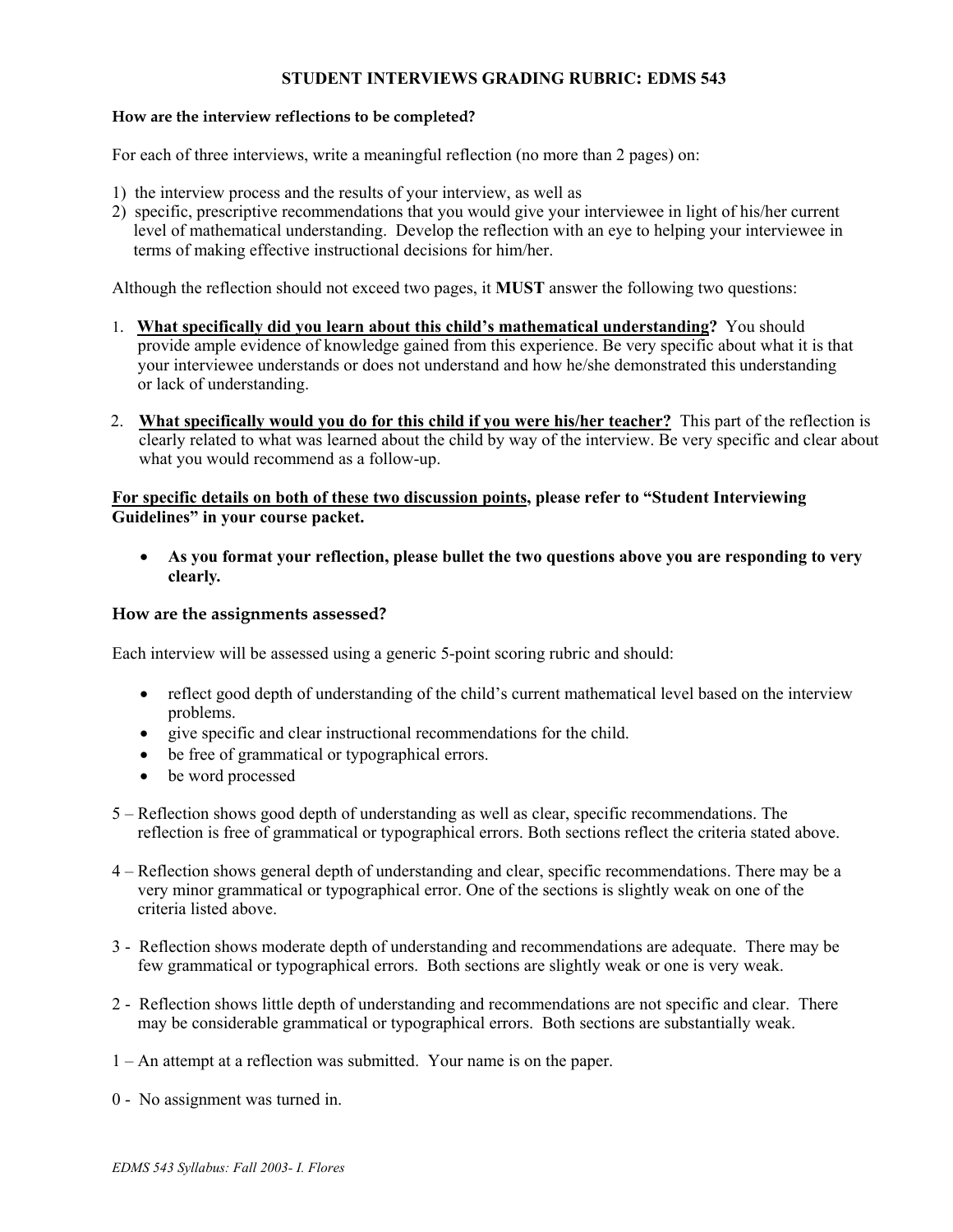# **WEEKLY READINGS GRADING RUBRIC: EDMS 543**

### **How are the weekly assignments that are readings to be completed?**

Write a meaningful one-page reflection on the assigned readings for the week based on two ideas that impressed you from the readings. Develop that reflection with an eye to demonstrating that you both read and understood the readings. Do not quote or explain the readings; paraphrase and critically analyze only. Do not write a separate reflection for each idea! Occasionally a reading may be assigned from a source other than the course textbook.

Although the reflection should not exceed one page, it **MUST** answer the following two questions:

- **1. What did I learn from the readings?** This paragraph is in your own words and is clearly written with a distinct description of two important/impressive ideas that you learned from the readings. It provides ample evidence that you both read and synthesized the material.
- **2. How am I going to use what I learned in teaching children mathematics?** This paragraph is clearly related to what was learned in the articles to classroom practice. The relationship of your two chosen ideas to the classroom should be evident in the description of teaching practice, curriculum, classroom management, and/or developing students' mathematical thinking.

### ✼ ✼ **As you format your reflection, please bullet the two questions above you are responding to very clearly***.*

### **How are the readings assignments assessed?**

The weekly assignments that are readings will be assessed using a generic 5-point scoring rubric and should:

- reflect good depth of understanding of the two chosen ideas from the assigned material as well as application to the classroom.
- be free of grammatical or typographical errors.
- be word processed according to specific directions given in the course syllabus under "Weekly" Assignments".
- 5 Reflection shows good depth of understanding of the two chosen ideas from the assigned material as well as application to the classroom. The reflection is free of grammatical or typographical errors. Both sections reflect the criteria stated above.
- . 4 – Reflection shows general depth of understanding of the two chosen ideas from the assigned material as well as application to the classroom. There may be a very minor grammatical or typographical error. One of the sections is slightly weak on one of the criteria listed above.
- 3 Reflection shows moderate depth of understanding of the two chosen ideas from the assigned material as well as application to the classroom. There may be few grammatical or typographical errors. Both sections are slightly weak or one is very weak.
- 2 Reflection shows little depth of understanding of the two chosen ideas from the assigned material as well as application to the classroom. There may be considerable grammatical or typographical errors. Both sections are substantially weak.
- 1 An attempt at a reflection was submitted. Your name is on the paper.
- 0 No assignment was turned in.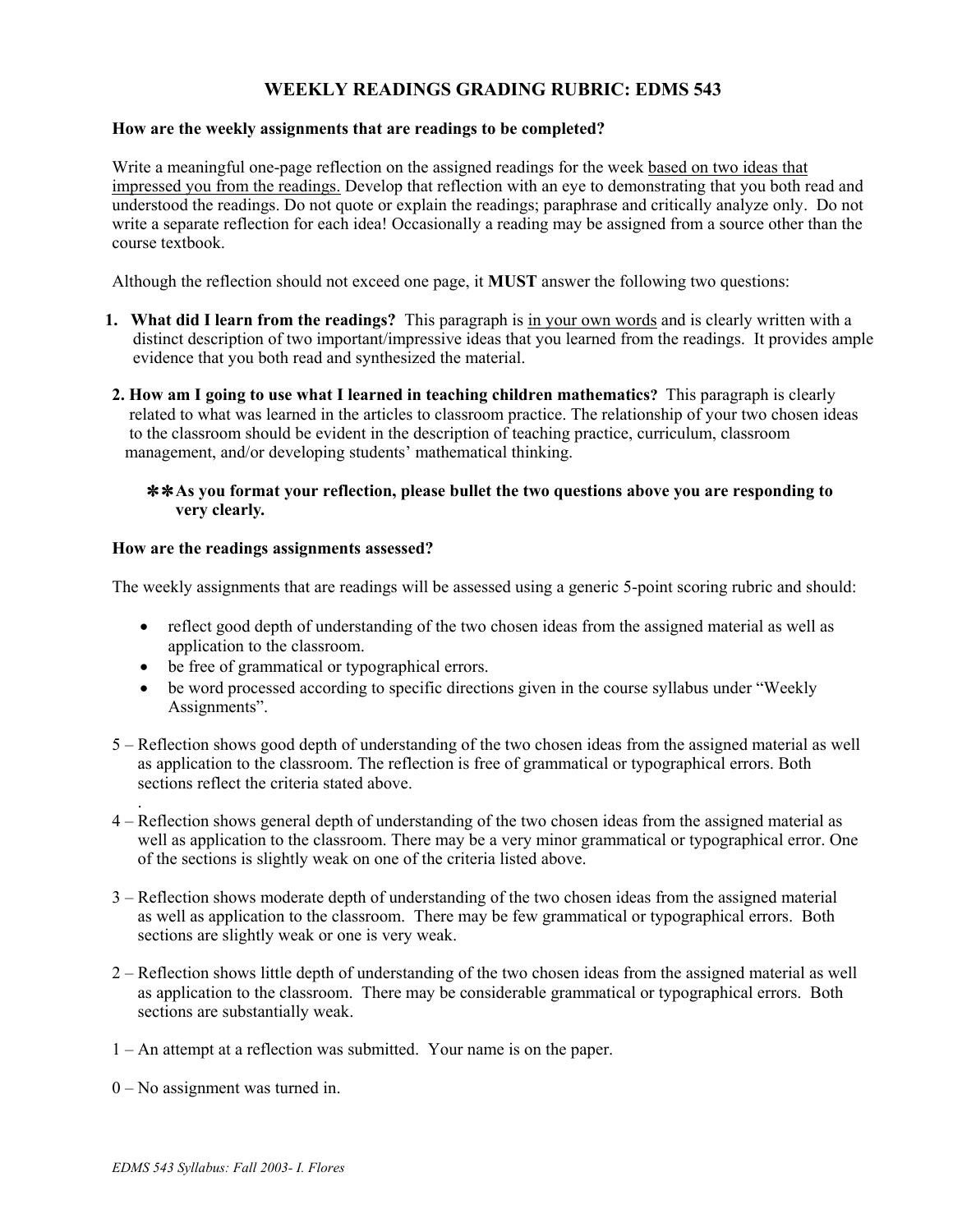#### **STUDENT INTERVIEWING GUIDLINES**  EDMS 543 – Fall 2003

These assignments are designed to give you an opportunity to focus on a single child's thinking about mathematics. It will also help you to improve your use of inquiry for assessment purposes and to better understand elementary level students with different understandings.

I recommend that you have a partner for interviewing. **One** partner would be especially helpful for note-taking and additional insights into the child's thinking. As a pair, you would interview one child. Each person would then be responsible for writing up his/her own follow-up reflection. Papers should be submitted together**, along with the student work** (no names on the work, please).

Interviews will be directed toward primary (K-2) or upper elementary (3-5) students. Therefore, if possible, students who are observing/student teaching in a K-2 classroom might want to pair with a student observing/ student teaching in a 3-5 classroom in order to be able to access students in these grade bands.

**Be aware that each interview option is grade band specific and your interviewee should be in that grade range. You will turn in a non-optional "Practice Interview" due September 22. The next two interviews are left to your choice from among seven mathematical content areas. By the end of the course, you should have turned in 3 interviews in all. Interviews are due according to a predetermined schedule attached to the syllabus.**

## **Prior to the interview**

- You should arrange with a teacher (or parent of a child you know) to interview one child for 20- 30 minutes in a quiet place outside of the classroom, if possible (or at his/her home).
- Ask the teacher (or parent) what manipulatives the child has experience using and see if it is possible to have these materials available during the interview. You will always want paper and pencil and the appropriate manipulatives for each interview. Be considerate of the type of manipulative you give the child for each interview. For example, you would not want to give the child marbles as the manipulative if the interview questions deal with "pizza". Or you would not want to give the child coins if the interview questions deal with sharing cookies. **Do not give food items such as gum, cookies or candy for manipulatives, as these may be distracting to the child as well as prohibited in his/her diet or culture. You can always, however, make construction paper cut-outs of these items if they are referred to in the interview questions. Be creative and discriminating about manipulatives for each interview!**
- Develop a list of questions you may want to use if the child is not forthcoming with a response. For example, if the child says, "I just knew it", you might respond with, "What did you think about first?" or, "If you were helping a friend, how would you explain what you did?"

## **During the interview**

Work with the child individually. Begin the interview by informing the child that you will be giving him/her a series of math problems to solve and that you are interested in his/her thinking process and in the strategies s/he uses to solve these problems. Tell the child that s/he can solve the problems in any way s/he wants. Introduce the child to the manipulatives available and inform him/her that s/he may use them if s/he wishes.

EDMS 543 - Interviewing Guidelines (I. Flores)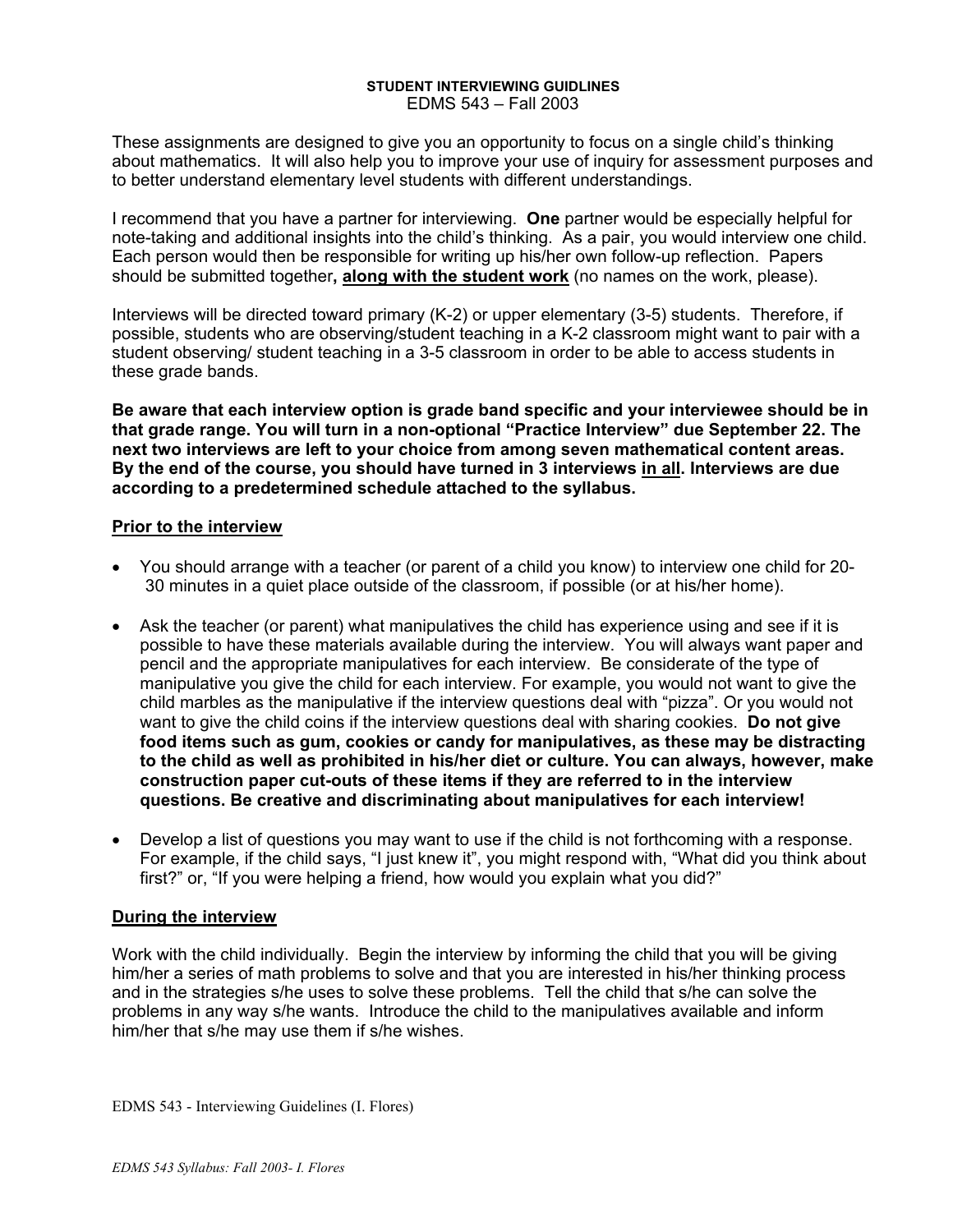You should provide the child with a written copy of each problem from the interviews you received in class--only give the child one written problem at a time (not the entire interview). Orally read each problem along with the child and provide him/her with sufficient time to complete each problem.

After the child answers each problem, you should ask a variety of probing questions that will help you to better understand the child's thinking and to assess his/her mathematical understanding. **You will want to note the questions you ask and the child's responses,** and it may be necessary to ask the child to wait while you are writing--it is OK to ask the child to wait. **You should not tape-record/video-tape the interview without parental permission.** 

## **During the interview, be sure to consider the following:**

- The best thing you can be is genuinely curious. Remember, the point of the interview is to discover how the child thinks--**NOT** to guide the child to the correct answer.
- Be careful to respond similarly to correct and incorrect answers. Be curious about all solution strategies-not just the ones leading to incorrect solutions.
- Your primary role is to listen. Make sure you allow enough "wait time"--children need time to think before answering.
- • **THE FOLLOWING STRATEGIES ARE RECOMMENDED TO PRESERVE THE DIGNITY OF THE LEARNER:** 
	- 1. Attempt to first find out if the child can solve a given problem on his/her own without support.
	- 2. If the child is having difficulty with a given problem, provide support such as saying "how might drawing a picture of this problem help you?" or "how might these manipulatives help you think through this problem?"
	- 3. If after providing support the child is still unable to solve the problem, it is very important to provide the child with a follow-up question that still relates but that the child will be able to solve. This might entail making the numbers in the problem smaller or more manageable.

These strategies also provide you with determining if the child can solve the problem on his/her own, with support, or not at all, and the child still feels good about his/her ability.

If you end an interview early for any reason, be sure to discuss your reasoning in your write-up.

## **After the interview**

You (and your partner) should each write a reflection (with line spacing of 1.5,11-font, and no more than two pages in length) that includes a clear discussion on **each** of the two bulleted points under the "Grading" section that follows.

## **NOTE: PLEASE ANSWER THESE QUESTIONS THOROUGHLY!! FULL CREDIT WILL NOT BE GIVEN UNLESS BOTH QUESTIONS ARE ADDRESSED!!**

EDMS 543 - Interviewing Guidelines (I. Flores)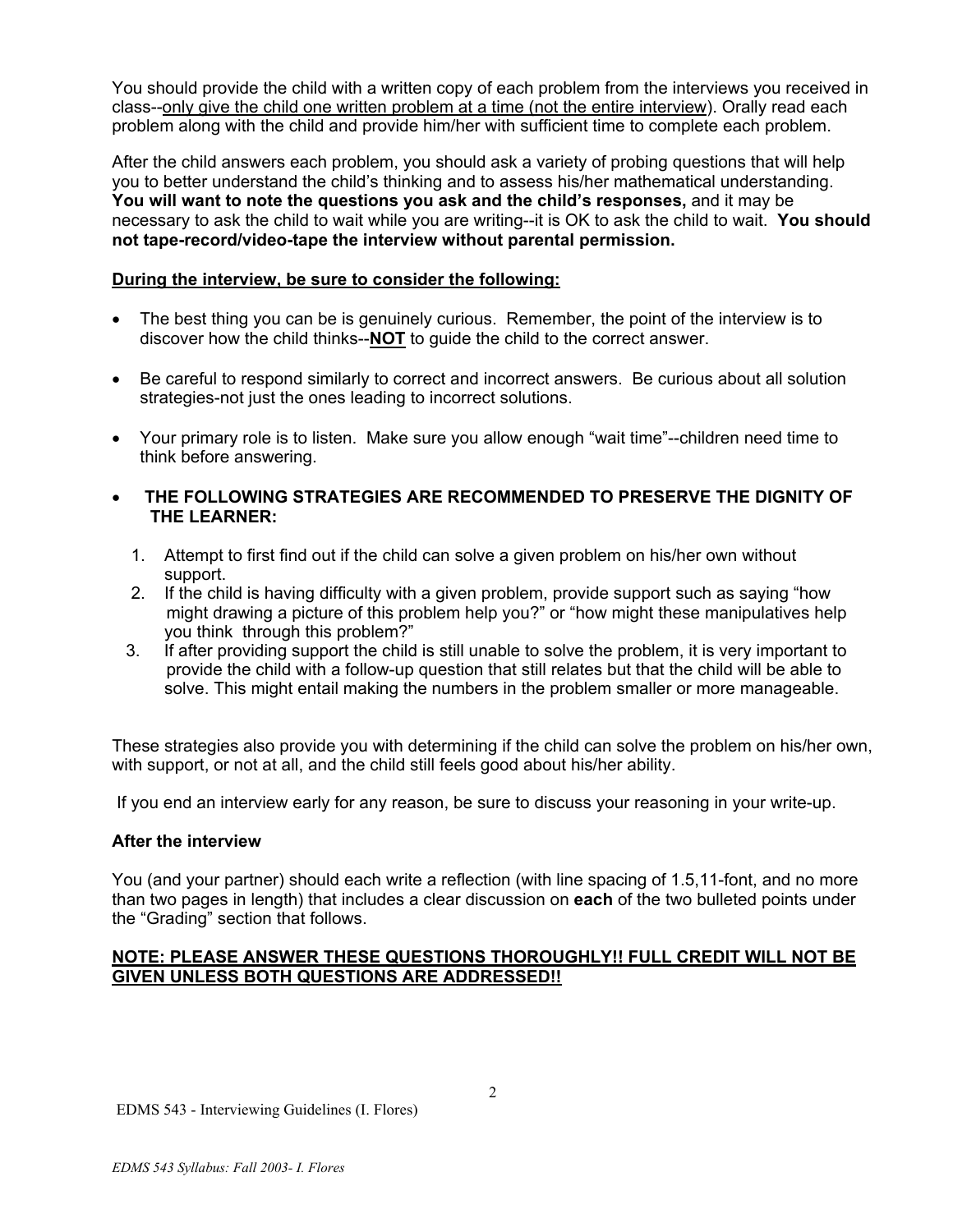# **Grading:**

Each interview will be graded according to a 5-point scoring rubric. **The grading rubric will detail and describe the grading criteria and levels 0 - 5**. Specifically, I will be looking for nicely written papers that clearly and specifically express what you learned about:

- What specifically did you learn about this child's mathematical understanding? Here you will want to make claims about the mathematics your student understands or doesn't understand. I am looking for more of an explanation than just your student could or couldn't solve a particular problem. You should briefly explain what the child said and did for each interview question.
- What specifically might you do for this child if you were his/her teacher? Here you might want to include discussions about such issues as curriculum, instructional strategies, etc. You **must give at least 2 examples of problems or tasks you would give this child as a follow-up to your assessment of this child's current level of mathematical understanding in relation to the interview questions.** For example, it is not enough to say that you would give your interviewee more fraction word problems, or would add manipulatives to this child's mathematical activities. Write out specific fraction word problems and the specific manipulative(s) you would use and in what context you would use them if these are your recommendations for your interviewee.

**\*NOTE:** When you turn in your write-up, you should also **include the child's written work** (if it exists) with the child's name removed. If it does not exist, please explain why. For all interviews, submit your reflection together with your partner's reflection and the child's work. Paper-clip (do not staple) this packet together.

**\*\*Interviews are due the class session that relates to the given content area in the interview (refer to syllabus).** 

**\*\*\*Please see me if you need clarification on any aspect of the interview assignments.**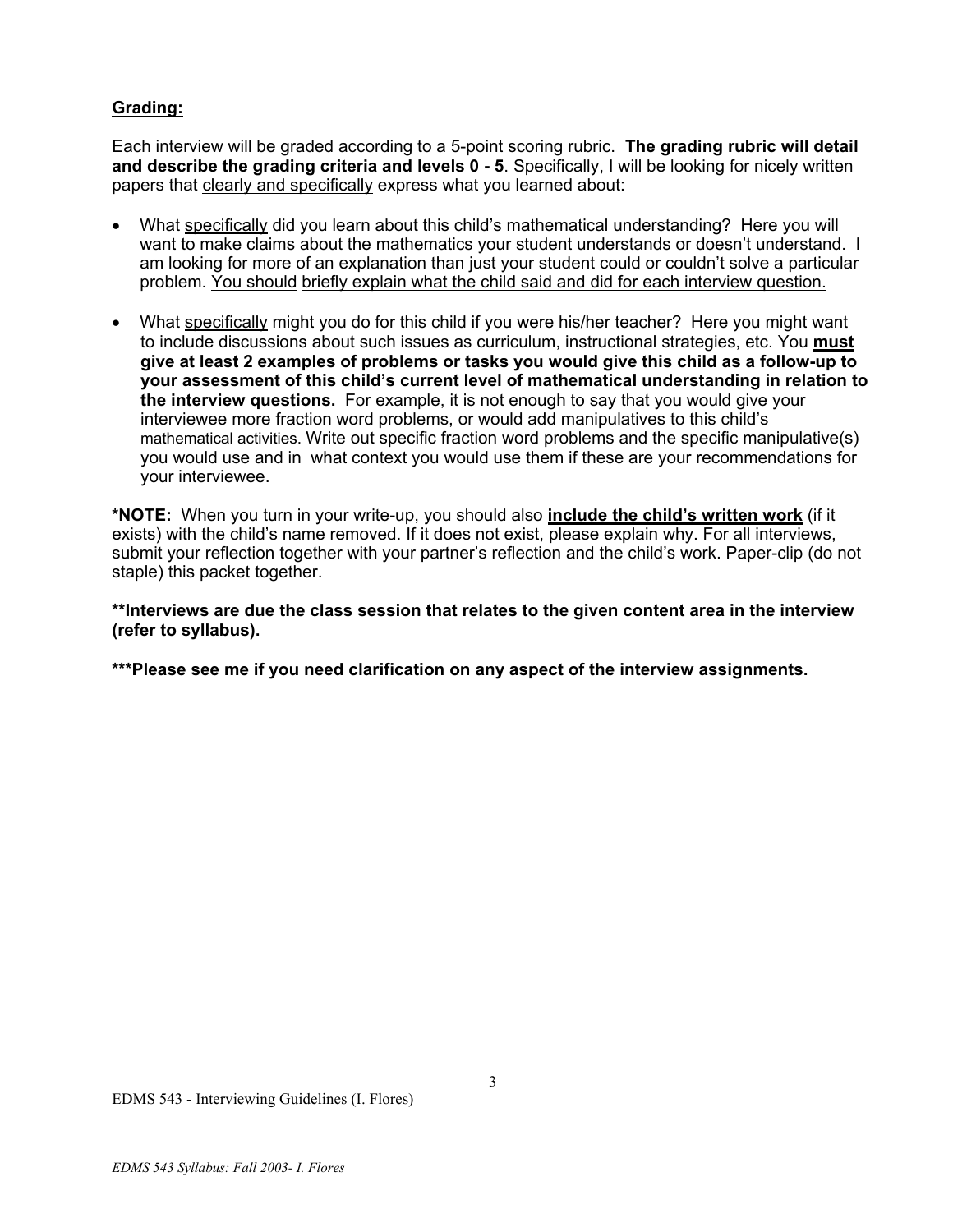## **CLASSROOM PRESENTATION GUIDELINES:** EDMS 543 (Spring 2003)

#### Purpose

The purpose of this activity is to assess your ability to create and teach a **reform-minded** mathematics lesson designed for a stated grade or grade-level span, e.g. K-2, 3-4, etc. (your choice). That is, students will participate in the design, construction, and presentation of a **reform-minded mathematical activity** which focuses on **children's mathematical thinking**. In class we will collectively determine some of the key elements to reform-minded teaching methods which enhance children's mathematical thinking. **For this assignment, your goal should be to merge theory and practice in order to enable students to understand a mathematical topic and make connections among ideas related to this topic. In addition, your activity should promote student engagement, curiosity, flexibility, and persistence in solving mathematical problems.** 

Goals related to your participation in this activity include learning how to distinguish reform-minded lessons from traditional approaches, becoming acquainted with resources to support your teaching of mathematics and where to access those resources, and exploring the decision-making teachers experience when developing lessons for their students. You will be provided with an opportunity to practice teaching mathematics while you are learning about reform-minded mathematics in class. In addition, you will receive copies of your peers' lessons in an effort to begin a mathematics resource file.

## **Who?**

Students will work in small groups of approximately three individuals on a particular mathematical topic (options for topics and group member decisions will be determined in class Session #2).

Select a group you can easily meet with after/before class. It is often desirable to select people who bring different talents to a group. Sometimes it is necessary to determine who lives close to you, as you may decide that on occasion it is best to get together other than at the CSUSM campus. These suggestions may help your group in dividing the work equitably as well as take advantage of group members' expertise.

## **Plan of Action:**

When planning your activity, you should try to be **CREATIVE** while effectively incorporating the key components of the reform ideas into the activity. Your group should consider creating an integrated lesson that incorporates another content area such as language arts, social studies, science, etc. This integrated approach to teaching is very effective both in terms of student learning and classroom time considerations. **Warning:** Be careful not to lose sight of the mathematical issues in your fun activity!

#### Your group should:

- Decide on a specific mathematical objective you want your students to learn. You must create a **unique activity** on which to base your lesson plan. It should not be taken directly from a textbook or any other elementary mathematics resource. **It should be the group's original creation and design.**
- Find an equitable way to divide up the work load so that everyone participates fully in the design and implementation of your activity. At the conclusion of your activity, you will each be asked to evaluate each group member's participation and contribution. In addition, your peers may assess your activity and make recommendations and comments on a scoring template.

1

#### EDMS 543 - Lesson Presentation Guidelines (I. Flores)

*EDMS 543 Syllabus: Fall 2003- I. Flores*  • Be certain that your activity does not lose sight of your mathematical objective. Continually ask,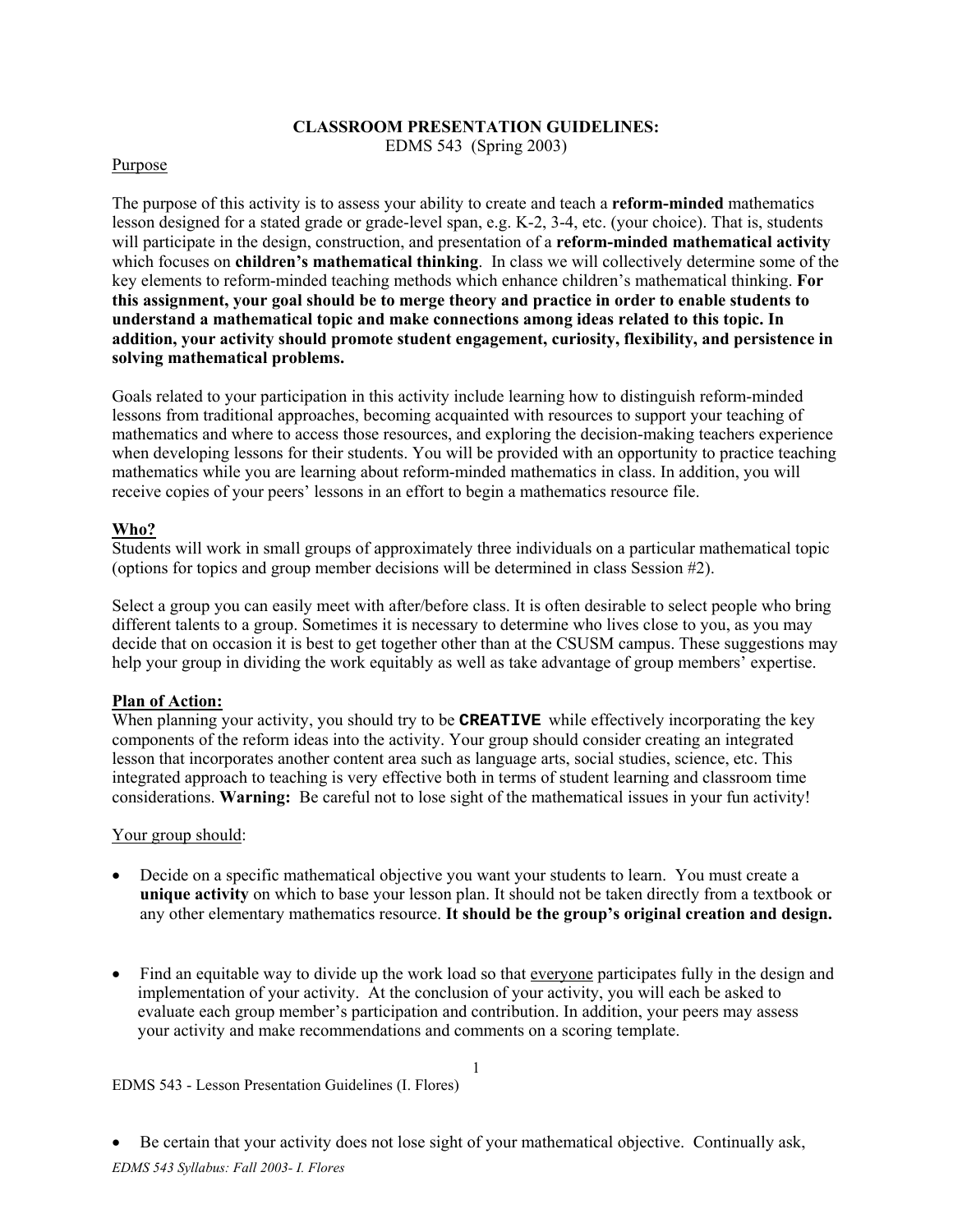"What will all students be able to learn from this activity?" The answer to this question should be in alignment with your objective.

- Make certain that your lesson is in concert with *The California Mathematics Content Standards* document. (You certainly need to make good use of this document when you design you lessons. As future educators, all your mathematics lessons **must** always align with these standards.)
- Meet with me at least two weeks prior to the date of your presentation (this is not to say that you can only meet once!). **Your group must decide on and set a date to meet with me for this purpose. This meeting can be either after class or during my office hours or by appointment.** One of the primary purposes of this meeting is to provide me with an opportunity to work with each of you on a more individual basis so that I can help you learn to design effective mathematical activities. Consulting with me in advance gives your group an advantage in knowing you are on the right path. Please feel free to discuss ideas with me at any time (I will be happy to provide you with ideas/suggestions after your have thought about the ideas on your own). I will expect you to have prepared ideas for your presentation and to show me some of the resources you have identified for your lesson plan packet during this meeting.
- Prepare and rehearse to feel comfortable teaching your lesson in advance so that you might modify your presentation based on what you learn from rehearsal. You should always keep in mind that your **lesson should be grade appropriate**. Furthermore, you will want to practice your activity with others so that you know how long the lesson will take. Since your audience (your peers) are often pre-occupied, stressed out and tired, you should make sure that your anticipatory set or introductory motivator is very good.

## **ABOUT INSTRUCTIONAL RESOURCES FOR YOUR LESSON TOPIC… (worth 20%)**

- ¾ **Investigate what information is available that relates to your topic. You are required to compile a thorough, effective list of such resources to demonstrate evidence that you are able to provide students with access to a balanced and comprehensive mathematics curriculum**. **A balanced program of mathematics instruction consists of interrelated components that promote and enhance student learning and understanding: conceptual understanding of the logic and structure of mathematics, problem-solving skills in mathematics, and computational and procedural mathematical skills. A balanced mathematics curriculum also purports to interrelate ideas and information within and across mathematics and other subject area.**
- $\triangleright$  For example, you might begin by investigating what the National Council of Teachers of Mathematics (NCTM) *Teaching Children Mathematics* or *Arithmetic Teacher* journals can offer in the way of providing you with suggestions. The CSUSM library carries *Teaching Children Mathematics* (look under the "mathematics" section of the journals rather than education). The NCTM also has numerous publications and resources that would be helpful to you as you design your activity. **Be certain to seek out other mathematics education journals that would be relevant to your assignment.** You are also **required** do a thorough search on the **Internet** to locate other resources, including but not limited to, elementary mathematics journal articles related to your topic.

2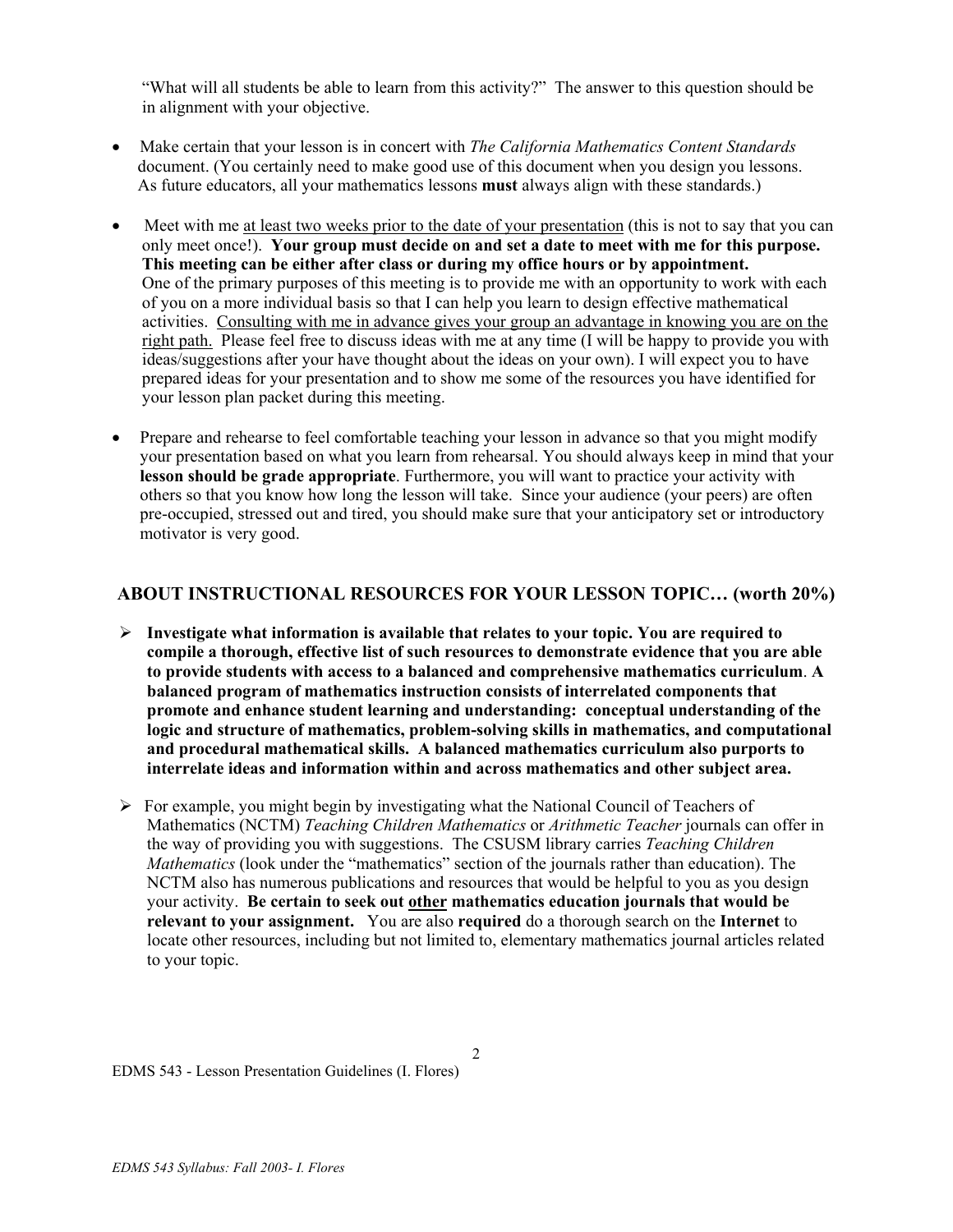- ¾ **Technology resources that may facilitate the teaching and learning process are also to be researched and analyzed.** These include but are not limited to relevant software, multimedia, computer-assisted instruction, and productivity and presentation tools. You may want to consult with your master teacher for ideas regarding technologies that would add value to teaching your elementary mathematics lesson.
- $\triangleright$  You will learn about and begin to use appropriate computer-based technology to facilitate the teaching and learning process. Your goal as a professional educator is to consider the content you will teach and be able to select the appropriate technological resources to support and enhance learning for **all** students in relation to their prior experiences and level of academic accomplishment.
- ¾ **Children's literature** relating to mathematical ideas is very abundant and may be accessed in libraries, teacher supply store, bookstores, and on-line (Amazon.com, etacuisenaire.com, mathsolutions.com, e.g.). Don't forget your master teacher! Your resources page should list several examples of children's literature related to your topic.
- ¾ **Teacher reference books and support materials** include mathematics textbooks and other books relating to elementary mathematics content areas. An example is *Navigating Through Geometry in Grades 3-5* by M. K. Gavin et al (NCTM).
- ¾ Critically and carefully analyze **any and all resources** accessed, including those from the Internet. Keep in mind that you want to align your lesson with reform-minded mathematics methods and resources which reflect those attributes of effective teaching and learning as discussed in class.
- $\triangleright$  Other sources to gather ideas from: the San Diego County Office of Education, teacher supply stores, and of course, your master teacher.

## **ABOUT YOUR PRESENTATION DAY…(WORTH 15%)**

- Each group will present their activity to the class which should last no more than 40 minutes including closure.Each group member should have some role in the presentation.
- On the day of your presentation, your group will need to turn in one nicely prepared document which will include the lesson plan for your activity. Your lesson plan packet must include a separate **"RESOURCES" page(s)** consisting of all teacher support materials, children's literature, journal articles, software, multimedia, etc., that relate to your topic. **These must be in bibliographic citation format**: author, date, title, city, and publisher. If citing journal articles, also include journal title, volume, journal article title, author, and page numbers.
	- 1. Teacher support materials/reference books
	- 2. Children's literature
	- 3. Relevant journal or research-related articles
	- 4. Annotated WWW sites which you used or which would be of interest to your peers
	- 5. Children's mathematical software and/or support technologies
	- 6. Manipulatives or learning tools (if possible) that you could identify and recommend to your peers as useful in enhancing the content area and concepts presented in your lesson.

EDMS 543 - Lesson Presentation Guidelines (I. Flores)

• Include any useful information that you found when researching your topic so that your colleagues can learn from your work ( Do not include duplicated pages from teacher workbooks; rather, provide

3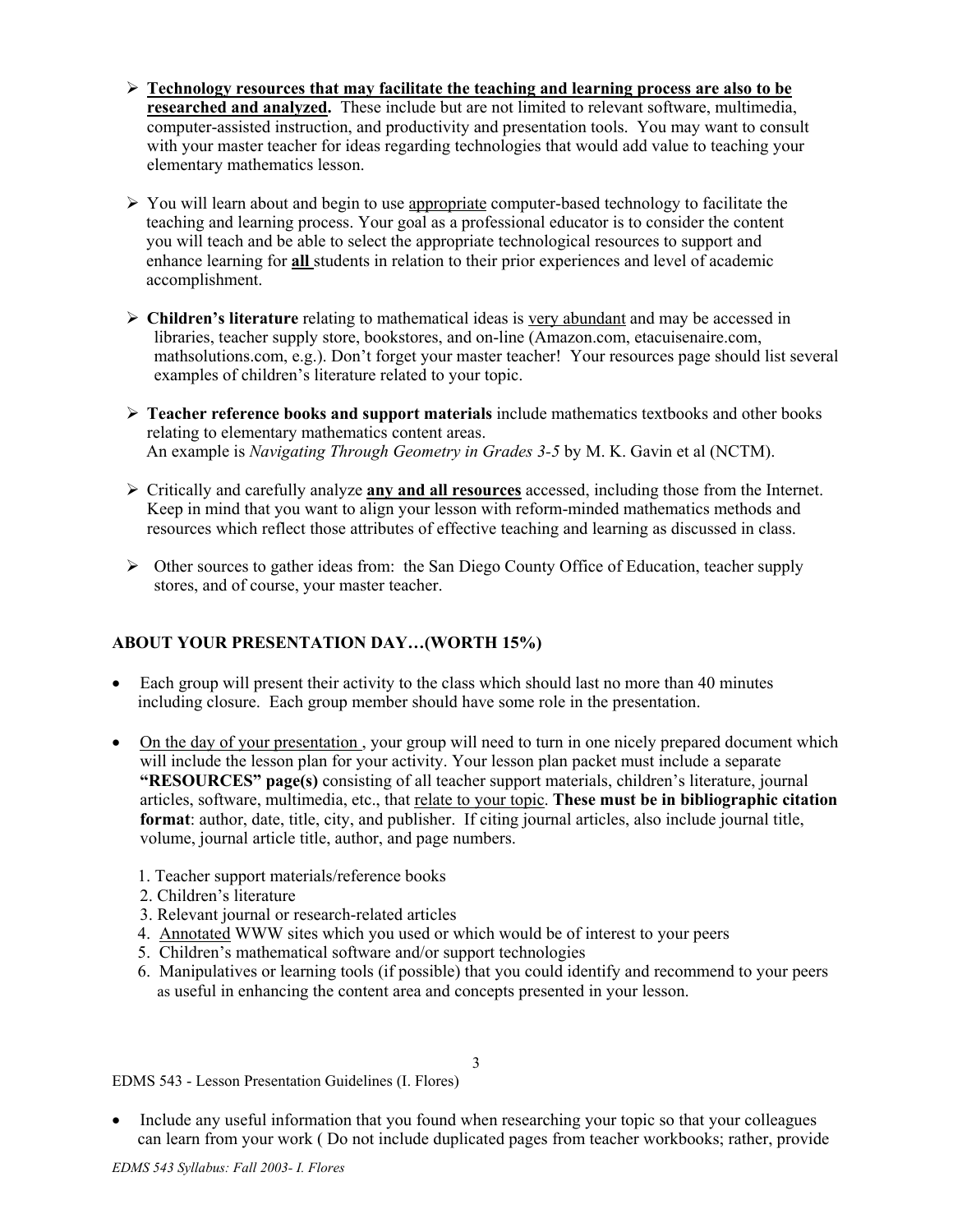citations). If each group prepares a packet of materials that is filled with important information, and we share that information in class, then you will each have a wealth of information on some of the important mathematical topics for use when you teach! Your support materials must be complete enough to support replication of the lesson you present.

## **Grades:**

In this assignment, which will be worth 35% of the total grade for the course, I am as interested in the process your group goes through as much as the final product. I really want this to be an opportunity for you to learn and grapple with such things as where to go for mathematics resources, how to prepare lesson plans and what to consider when writing a lesson plan, the challenges of teaching your mathematics lesson, etc**. The 5-point grading rubric for this assignment will be based on the degree that the following criteria are met:** 

- 1. Your lesson plan and activity should reflect reform-minded teaching and learning methods whereby **all** children learn mathematical concepts and procedures with understanding, and reflect and communicate their knowledge as they engage in interesting and problematic tasks. In addition, your lesson must adhere to The California Mathematics Content Standards. The California standards addressed by your lesson plan and activity should be listed by number and annotation in your lesson plan.
- 2. A complete, detailed, informative lesson plan packet which should specify grade level, content area, state specific goals, learning objectives, time frame, materials used, activity procedures, provide for closure or debriefing, and assessment methods. In addition, all resource components must be included as discussed above.
- 3. **The lesson plan should follow SDAIE methods of instruction, including accommodation for cultural and linguistic diversity (second language learners) as well as special needs learners (learning and physically challenged students as well as GATE students). You lesson plan should provide for differentiated teaching strategies to meet the mathematical needs of special populations.**
- 4. A clear presentation of the lesson plan that **focuses on children's mathematical thinking**  wherein they can build new mathematical knowledge through problem solving, provide rationales for their solutions, make connections among and between mathematical ideas, and eventually are able to apply and generalize what they have learned to new situations.
- 5. A plan for student assessment/evaluation must be included in your activity and lesson plan. Be specific as to how you will determine that each student has "arrived" to his/her intended destination- your goals and objectives for them in the lesson. You should also include formative (ongoing) assessment during your activity/lesson. Therefore, both formative and summative assessment methods must be included in your activity and lesson plan.

**Your lesson should be creative and unique, should make good use of what we know about how students think (within the context of your chosen topic), is grade appropriate, is well thought out and prepared, is sensitive to the needs of** all **students, and reflects reformminded teaching methods. This is a time for you to try things out and to make mistakes in the execution of your lesson plan activity. Your classmates may provide you with feedback for your information only.** 

\*\* YOUR PRESENTATION IS DUE THE DATE THAT THE INTERVIEW FOR THAT TOPIC IS DUE (REFER TO SYLLABUS)

EDMS 543 - Lesson Presentation Guidelines

**Lesson Presentation Scoring Template EDMS 543** 

4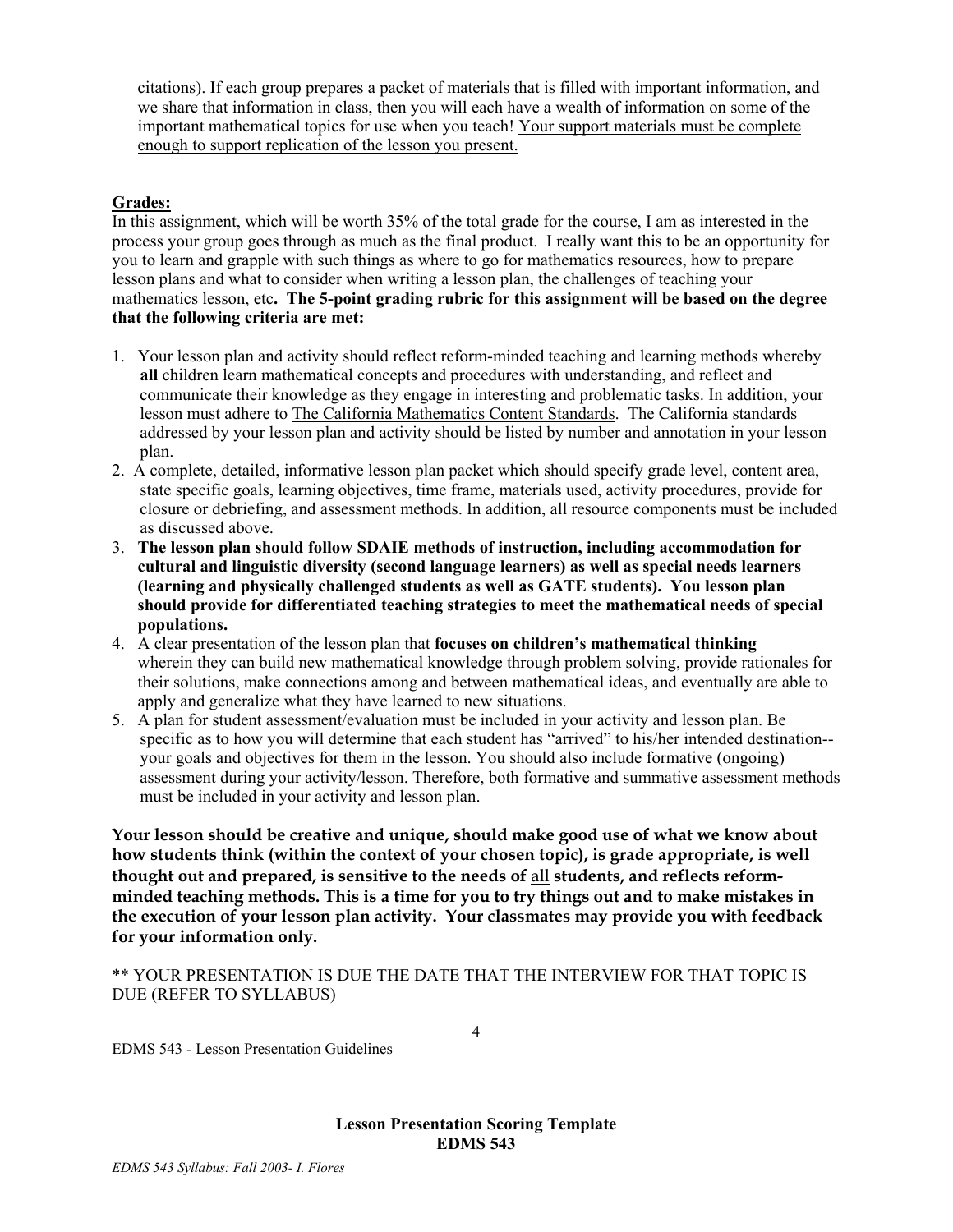## **NOTE: See assignment sheet for details**

**Presenters:** 

**Date: Grade:** 

**Start Time: End Time:** 

**General Comments** 

# **Scoring Rubric**

| <b>Score</b> |    | <b>Scoring Element</b>                                                         |
|--------------|----|--------------------------------------------------------------------------------|
|              | А. | <b>Mathematics Reform in Alignment with CA Mathematics Content Standards -</b> |
|              | В. | <b>Support Materials and Lesson Plan -</b>                                     |
|              |    | Diversity -                                                                    |
|              | D. | <b>Student Thinking -</b>                                                      |
|              |    | Assessment –                                                                   |

## **Document Check**

- **1. Lesson Plan**
- **2. Resources** 
	- **a) Children's Literature**
	- **b Journal/Research Articles**
	- **c) Teacher Reference Books and Support Materials**
	- **d) Annotated Web sites**
	- **e) Support Technologies**

## **Commendations/Recommendations**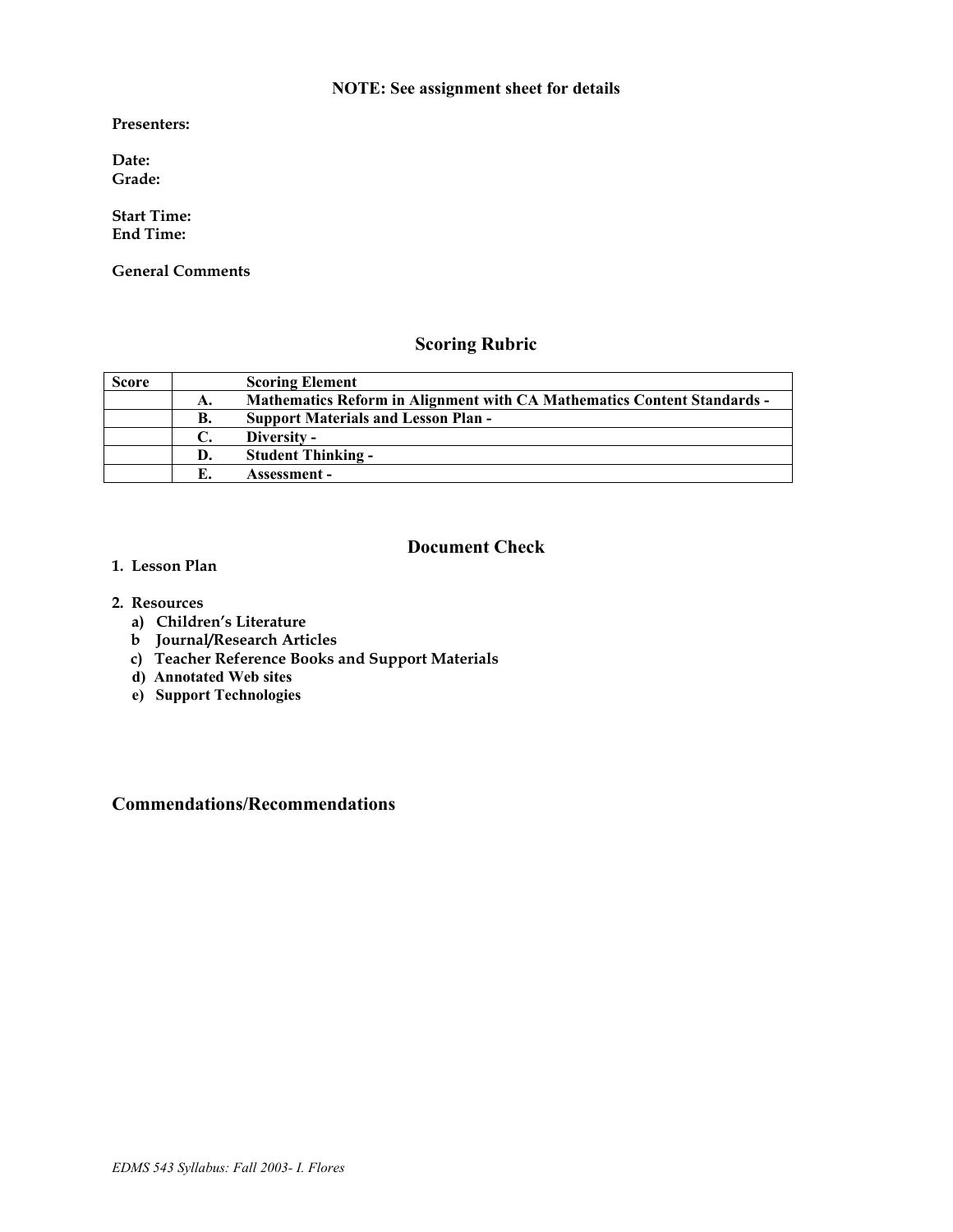# **CURRICULUM ASSIGNMENT (Due in class no later than October 22, 2003)**  EDMS 543 (Fall 2003)

## **Purpose**

This assignment should reflect and weave what you have learned in this course during the semester regarding mathematics standards, reform-minded mathematics ideas, as well as constructivist teaching and learning methods which enhance how children think and problem solve within a mathematical context.

This assignment is designed to give you an opportunity to closely examine a mathematics curriculum currently being used in schools. As an educator, you must closely examine the curriculum from which you teach in order to determine if it aligns with state standards as well as to follow the development of mathematics content and processes for the given grade you are teaching. In addition, you will most likely in the future participate in school curriculum committees for the analysis and subsequent selection of curricula which are, it is hoped, coherent, focused on important mathematics, and well articulated across the grades.

## **What?**

- You will select the mathematics curriculum (textbook or program) that is currently being used in the elementary classroom in which you are currently observing.
- $\Box$  You will be required to turn in the name of the curriculum, the grade level, the school and school district in which it is being used by the end of the third week of school.
- You will specifically analyze and report on a **unit** (e.g., the geometry unit, or the fractions unit, or the measurement unit) within the curriculum that you have chosen to analyze. Examine/analyze the entire textbook/curriculum/program holistically as the framework for the **unit**. Your analysis of the **unit** should reflect the characteristics of the entire curriculum in general.
- $\Box$  You will be required to write a 6-7 page paper (7 max. and 1.5 line spacing) focused on your analysis of the **unit**. Your paper must clearly state the curriculum title, the grade level, and the **unit** at the top of the paper. **Failure to focus your analysis on a specific unit will result in a low grade.**

## **Following are some key questions to consider as you begin your analysis of the curriculum. These questions are to help you focus your analysis, and are inclusive but not exhaustive! The 5 main points for discussion are under the heading, "Grading".**

- Is this curriculum compatible with the California Mathematics Content Standards?
- <sup>8→</sup> Does this curriculum develop students' procedural knowledge, conceptual knowledge, or does it provide a "bridge" between the two?
- $\leftrightarrow$  What are the greatest strengths and weaknesses of this curriculum?
- $\rightarrow$  What concerns do you have about this curriculum?
- <sup>↓→</sup> What kind of instructional practices are encouraged?
- $\rightarrow$  Does this curriculum focus on children's mathematical thinking?
- $\leftrightarrow$  How does this curriculum accommodate cultural and linguistic diversity as well as special needs students (learning and physically challenged students as well as GATE students)?
- $\rightarrow$  Does the unit have any mathematical connections (or no connections) to previous and to subsequent units in the textbook you have chosen to analyze?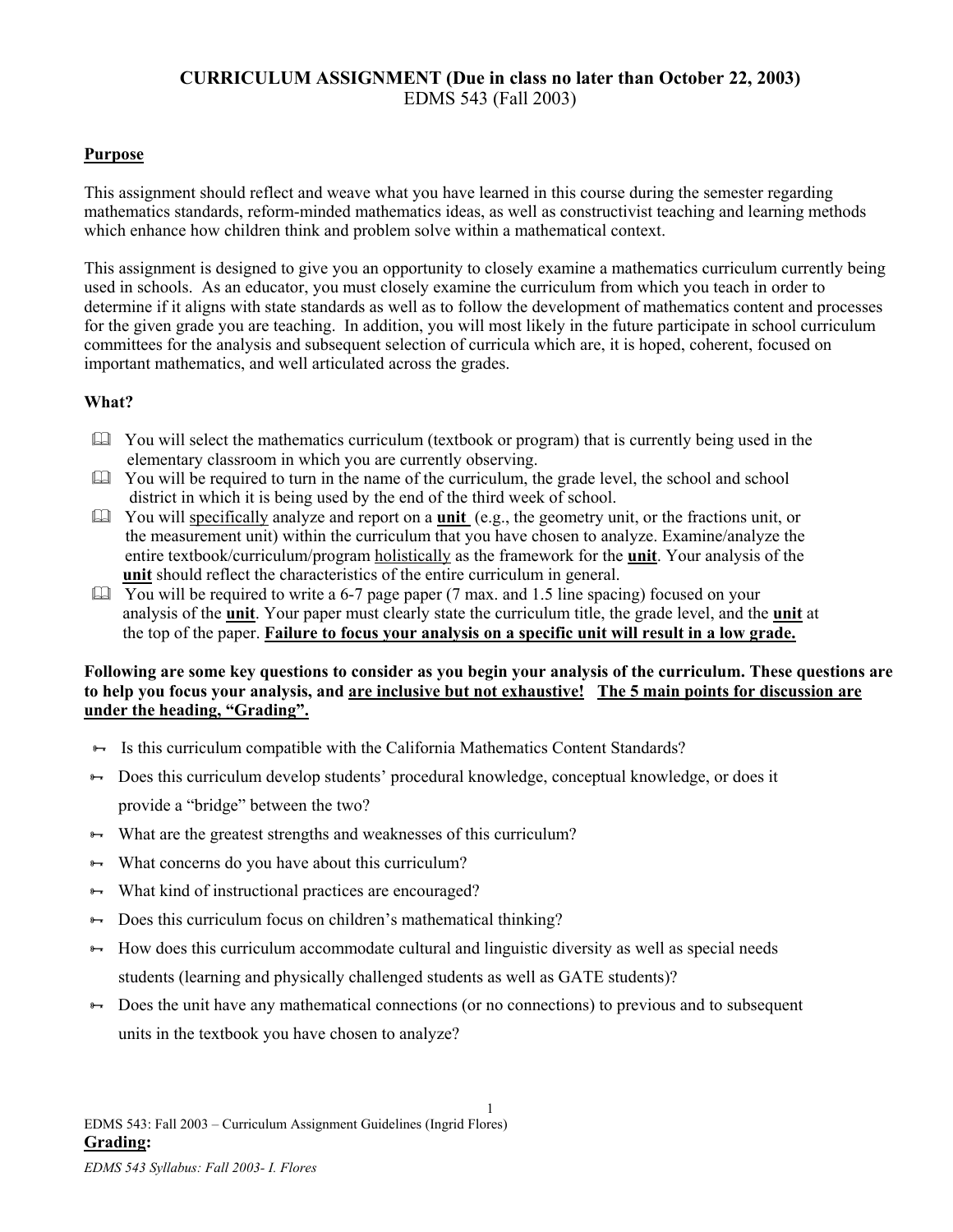This assignment will be graded on a 5-point rubric and is worth 20% of the total grade for the course. I will be looking for papers that are insightful and deep, thorough, and nicely written. I am particularly interested in your personal analysis of the curriculum based on what you learned from class this semester in regards to what constitutes effective teaching for all learners. **Be specific and give examples to support all discussion points.** 

**The grading rubric for this assignment will be based on the degree that the following five criteria are met in your discussion/analysis. You MUST address ALL points for discussion in each criteria. Even if the criteria are not present in your curriculum, in the last point (#5), you should discuss how you intend to alter, correct, and remediate the omissions in order to make strong connections between important mathematical concepts and procedures. Please be sure to clearly bullet and identify in your paper each of the 5 main points for discussion, Failure to do so will result in a low grade for this assignment.**

## **1. The compatibility/incompatibility of this curriculum with California Mathematics Content Standards.**

 You must state **ALL** California Mathematics Content Standards that are addressed and met in the unit. These must be stated by number and annotation. The standards in your discussion should be ALL California Mathematics Content Standards that are addressed, not only the content standards specifically indicated in the unit. Your discussion must address **how** the standards are met and implemented in the unit activities. This means giving specific and clear examples of how EACH of the standards is implemented. That is, for each standard listed, give at least one example of an activity or task that reflects that standard. If the standards are not listed in the curriculum unit, list and annotate the standards that would be met for the mathematical content contained in the unit. Be sure to give specific examples of activities or tasks that reflect each standard.

## **2**. **Instructional practices of the curriculum unit in general, including how cultural, linguistic, and special needs are addressed to create an inclusive classroom**.

 This section deals with how the curriculum influences and dictates classroom procedures and student behavior. **Prompts**: the roles of the teacher and students; clearly stated learning objectives; how lessons are structured; how manipulatives and other concrete learning tools are used; classroom norms; how active learning vs. passive learning is implemented; child-centered vs. teacher- centered practices; the inclusion of alternative teaching and learning methods; the integration of other content areas to the unit mathematics content; connections of unit concepts to previous and subsequent unit concepts; vocabulary development; the type of SDAIE methods used; how students with disabilities are accommodated; the use of differentiated design of lessons to accommodate all learning abilities and styles; the use of home and parent connections; the types of student grouping configurations used in unit activities; the use of math activity centers or other physical learning configurations; if and how math is used to start the school day; connections of unit activities to students'everyday life experiences (for example, how is "school math" tied to "outside of school math"?).

These discussion points are intended to be inclusive but not exhaustive.

## **3. The extent to which the curriculum unit focuses on children's mathematical thinking.**

 This section should reflect the focus of this course based on what you have learned in the readings, class activities, and in class discussions: relational understanding and constructivist learning should be emphasized through a diversity of concrete and multi-sensory experiences. How does this curriculum (unit) give children opportunities to make mathematical connections, extend and apply their mathematical knowledge, reflect about their mathematical experiences, articulate mathematical ideas they know, and identify with their mathematical knowledge? How is prior knowledge activated? How are classroom mathematical ideas connected to real world experiences? It is not enough to say that these ideas exist in the unit. You should give clear, specific examples of how they are met to provide ample evidence that you recognize the essential aspects of a constructivist classroom**.**  These discussion points are intended to be inclusive but not exhaustive.

2

EDMS 543: Fall 2003 – Curriculum Assignment Guidelines (Ingrid Flores)

## **4. The assessment methods/components of the curriculum unit.**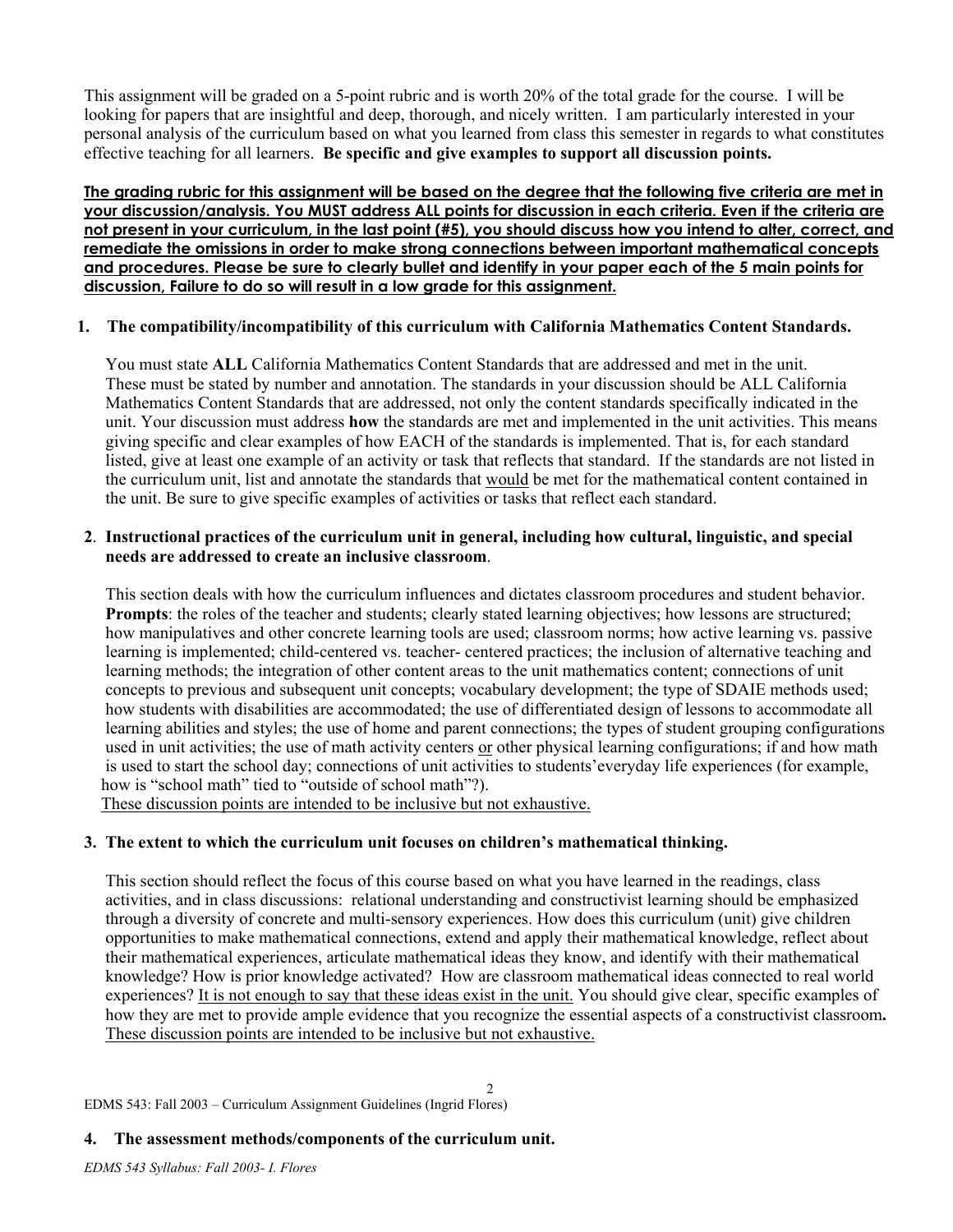You must list the types of assessment methods used in the unit and give specific examples of these methods. Some curricula employ several types of assessments, while others do not. Remember to include both formative (on-going) as well as summative (formal) assessment methods. Assessments are used, among other purposes, for student journal entries, to evaluate performance tasks, to determine prior knowledge, for test preparation (review), to assess and monitor daily progress, for student self-assessment, for completing open-ended tasks, to evaluate how well learning objectives have been met by the student, to evaluate teaching effectiveness, and to include in student portfolios. Be certain to give clear, specific examples for each type of assessment contained in the unit. These discussion points are intended to be inclusive but not exhaustive.

## **5. Discussion of the overall strengths and weaknesses of the curriculum (unit) and recommendations.**

 Based on your development of the previous four criteria/discussion points, this section will address your overall opinion of the strengths and weaknesses of the curriculum (unit). This section will contain specific suggestions for the remediation and/or supplementation of those areas which are lacking in any significant degree. *You should couch your discussion in relation to what extent this curriculum:*

a) aligns with the California Mathematics Content Standards,

 **If the unit is lacking any California Mathematics Content Standards alignment, list those standards, and give clear, specific examples of activities that would align with those standards. In other words, how would you supplement this unit so that the standards that must be addressed by the mathematical content in the unit are properly reflected in the activities?** 

b) promotes instructional practices that support inclusive teaching and learning

 **If the curriculum is lacking any of the areas listed in this discussion point, you are to suggest how these areas could be defined and implemented. Give clear, specific examples for each area that is lacking. It is not enough to say that they are lacking, because as a teacher in a California public school, you will have to determine to what extent these areas are addressed and make alterations accordingly.** 

- c) encourages children's mathematical thinking **If children's mathematical thinking is not emphasized in the curriculum or is not emphasized to any significant degree, then you should discuss how you would alter, modify, or deliver the mathematical content in the unit so that it does place emphasis on constructivist learning and relational understanding.**
- d) reflects good assessment methods to effectively assess and evaluate student thinking and achievement **If the assessment components are not nearly inclusive of those listed under this discussion point, then discuss how you would provide assessment methods to be able to adequately evaluate student learning. Be sure to provide specific examples for each type of assessment method/category.**

**NOTE!!!** If you find that you have identified both strengths and weaknesses (or only strengths) in this curriculum (unit), then your discussion under each criteria should reflect those strengths and weaknesses (or only strengths as the case may be).

3

## **Reminders:**

- **Don't forget to specify and focus on a curricular unit.**
- **Please CLEARLY bullet all five points for discussion.**
- **Include in your discussion all points under each criteria.**
- **Provide clear, specific examples to support your statements at all times!!!**
- **Please see me if you need further clarification for this assignment.**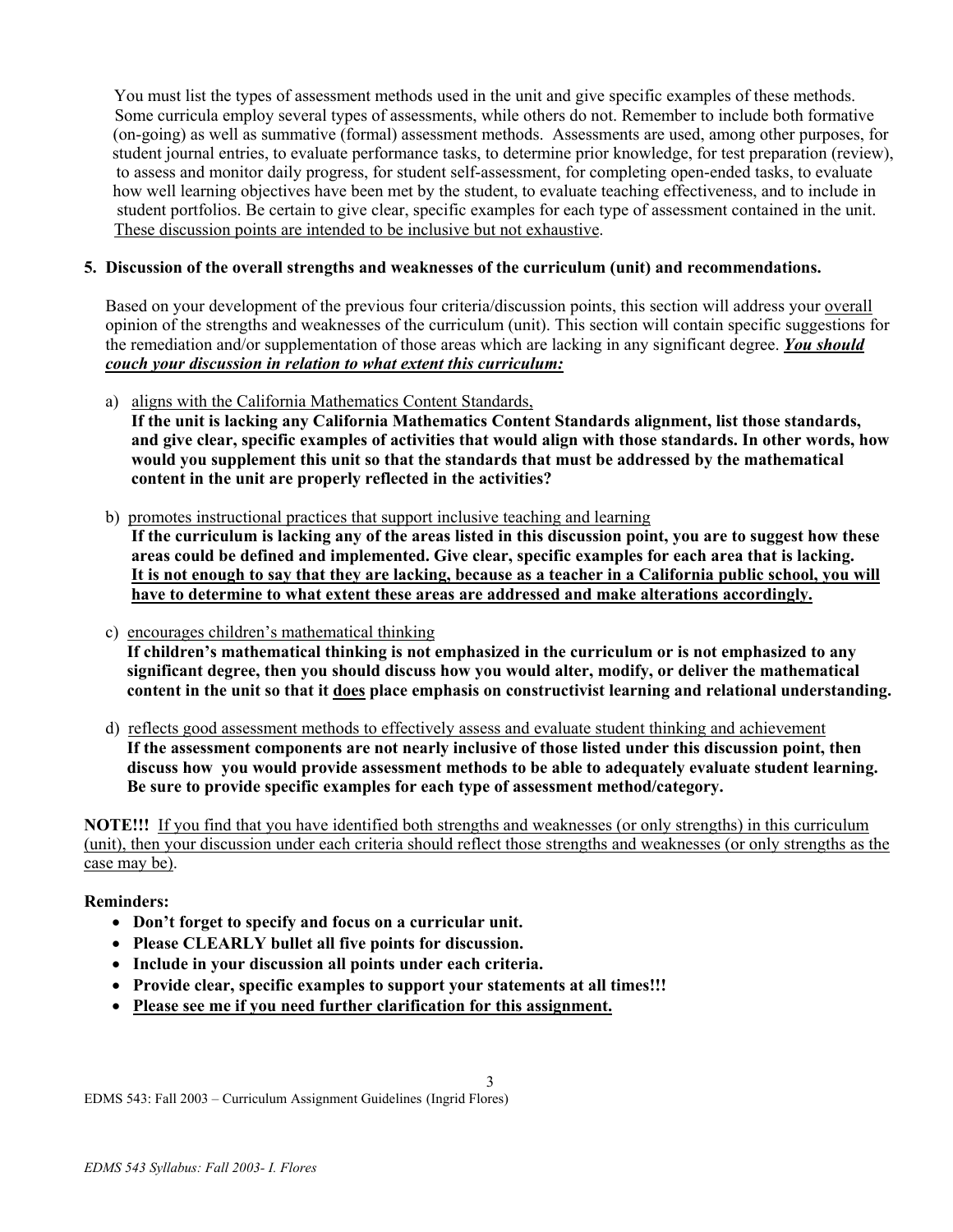## **Curriculum Review Assignment**  EDMS 543

|                           |                       | <b>Nearly</b>        |                      |                      |
|---------------------------|-----------------------|----------------------|----------------------|----------------------|
|                           | Developing            | <b>Meets</b>         | <b>Meets</b>         | <b>Exceeds</b>       |
| <b>TPE 1, 1a</b>          | Candidate's           | Candidate's          | Candidate's          | Candidate's          |
| Subject Specific          | analysis of the       | analysis of the      | analysis of the      | analysis of the      |
| Pedagogical skills        | curriculum will       | curriculum will      | curriculum will      | curriculum will      |
| for MS Teaching           | demonstrate little to | demonstrate some     | demonstrate          | demonstrate          |
| Assignment                | no understanding      | understanding of     | considerable         | exceptional          |
| (Teaching                 | of how to teach the   | how to teach the     | understanding of     | understanding of     |
| Mathematics in a          | state adopted         | state adopted        | how to teach the     | how to teach the     |
| MS Assignment)            | academic content      | academic content     | state adopted        | state adopted        |
|                           | standard in           | standard in          | academic content     | academic content     |
|                           | mathematics.          | mathematics.         | standard in          | standard in          |
|                           |                       |                      | mathematics.         | mathematics.         |
| TPE <sub>4</sub>          | Candidate's           | Candidate's          | Candidate's          | Candidate's          |
| Making Content            | analysis of the       | analysis of the      | analysis of the      | analysis of the      |
| Accessible                | curriculum will       | curriculum will      | curriculum will      | curriculum will      |
|                           | demonstrate little to | demonstrate some     | demonstrate          | demonstrate          |
|                           | no understanding in   | understanding in     | considerable         | exceptional          |
|                           | the use of            | the use of           | understanding in     | understanding in     |
|                           | pedagogical           | pedagogical          | the use of           | the use of           |
|                           | strategies that will  | strategies that will | pedagogical          | pedagogical          |
|                           | provide all students  | provide all students | strategies that will | strategies that will |
|                           | access to the         | access to the        | provide all students | provide all students |
|                           | mathematics           | mathematics          | access to the        | access to the        |
|                           | curriculum.           | curriculum           | mathematics          | mathematics          |
|                           |                       |                      | curriculum           | curriculum           |
| TPE 6, 6a, 6b             | Candidate's           | Candidate's          | Candidate's          | Candidates's         |
| Developmentally           | analysis of the       | analysis of the      | analysis of the      | analysis of the      |
| Appropriate               | curriculum will       | curriculum will      | curriculum will      | curriculum will      |
| <b>Teaching Practices</b> | demonstrate little to | demonstrate some     | demonstrate          | demonstrate          |
| in Grades K-3 & 4-        | no understanding in   | understanding in     | considerable         | exceptional          |
| 8                         | the use of            | the use of           | understanding in     | understanding in     |
|                           | developmentally       | developmentally      | the use of           | the use of           |
|                           | appropriate           | appropriate          | developmentally      | developmentally      |
|                           | teaching practices.   | teaching practices   | appropriate          | appropriate          |
|                           |                       |                      | teaching practices   | teaching practices   |

Secondary TPE's for this Assignment

 $\triangleright$  TPE 9 – Instructional Planning

 $\triangleright$  TPE 10 – Instructional Time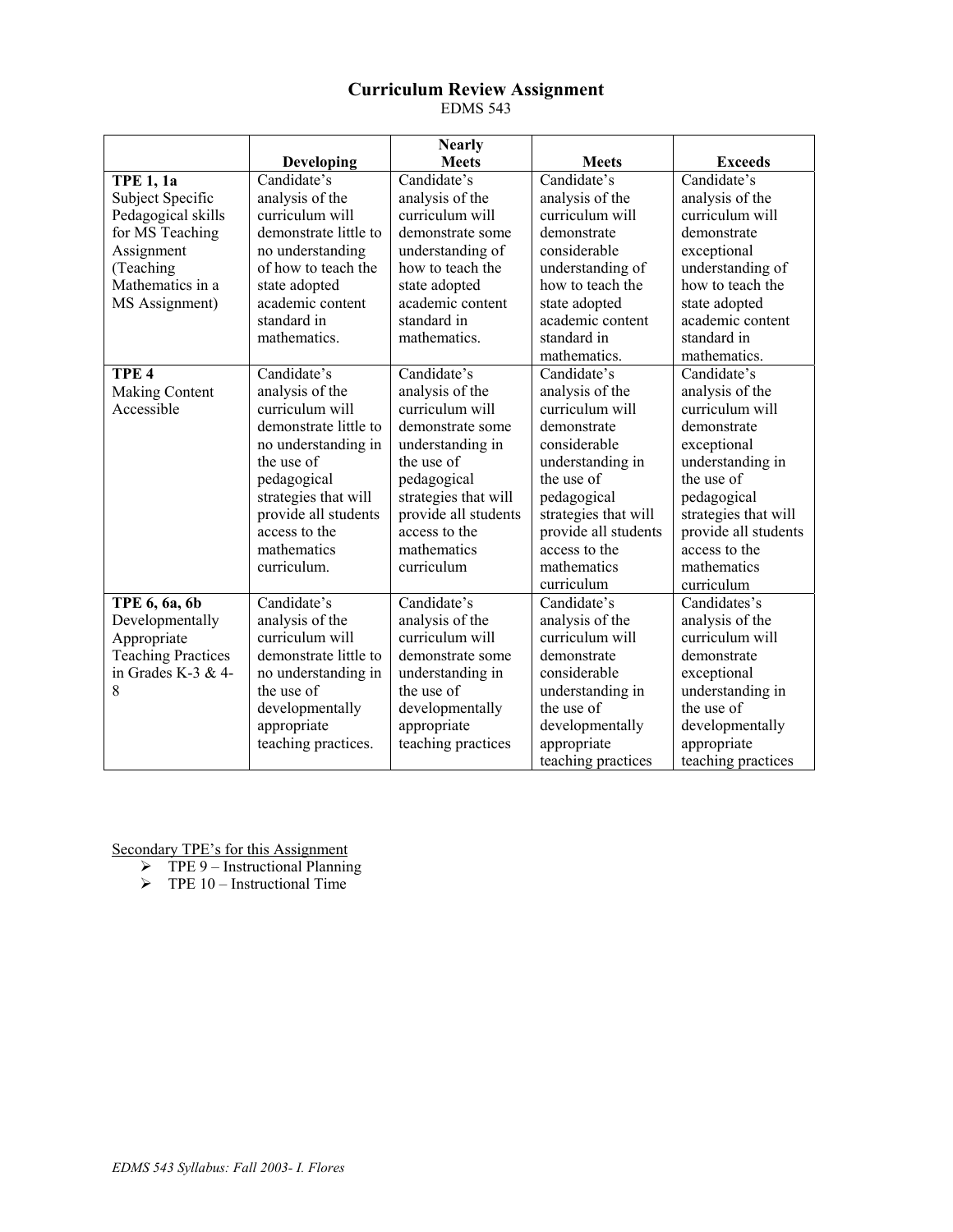### **Lesson Presentation Assignment**  EDMS 543

|                    |                      | <b>Nearly</b>        |                                        |                      |
|--------------------|----------------------|----------------------|----------------------------------------|----------------------|
|                    | Developing           | <b>Meets</b>         | <b>Meets</b>                           | <b>Exceeds</b>       |
| <b>TPE 1, 1a</b>   | Candidates' lesson   | Candidates' lesson   | Candidates' lesson                     | Candidates' lesson   |
| Subject Specific   | plan and             | plan and             | plan and                               | plan and             |
| Pedagogical skills | presentation         | presentation         | presentation                           | presentation         |
| for MS Teaching    | demonstrates little  | demonstrates some    | demonstrates                           | demonstrates         |
| Assignment         | to no                | understanding of     | considerable                           | exceptional          |
| (Teaching          | understanding of     | how to teach the     | understanding of                       | understanding of     |
| Mathematics in a   | how to teach the     | state adopted        | how to teach the                       | how to teach the     |
| Multiple Subject   | state adopted        | academic content     | state adopted                          | state adopted        |
| Assignment)        | academic content     | standard in          | academic content                       | academic content     |
|                    | standard in          | mathematics          | standard in                            | standard in          |
|                    | mathematics          |                      | mathematics                            | mathematics          |
| TPE <sub>4</sub>   | Candidates' lesson   | Candidates' lesson   | Candidates' lesson                     | Candidates' lesson   |
| Making Content     | plan and             | plan and             | plan and                               | plan and             |
| Accessible         | presentation will    | presentation will    | presentation will                      | presentation will    |
|                    | demonstrate little   | demonstrate some     | demonstrate                            | demonstrate          |
|                    | to no                | understanding in     | considerable                           | exceptional          |
|                    | understanding in     | the use of           | understanding in                       | understanding in     |
|                    | the use of           | pedagogical          | the use of                             | the use of           |
|                    | pedagogical          | strategies that will | pedagogical                            | pedagogical          |
|                    | strategies that will | provide all students | strategies that will                   | strategies that will |
|                    | provide all students | access to the        | provide all students                   | provide all students |
|                    | access to the        | mathematics          | access to the<br>access to the         |                      |
|                    | mathematics          | curriculum           | mathematics<br>mathematics             |                      |
|                    | curriculum           |                      | curriculum                             | curriculum           |
| TPE 6, 6a, 6b      | Candidates' lesson   | Candidates' lesson   | Candidates' lesson                     | Candidates' lesson   |
| Developmentally    | plan and             | plan and             | plan and                               | plan and             |
| Appropriate        | presentation will    | presentation will    | presentation will<br>presentation will |                      |
| Teaching           | demonstrate little   | demonstrate some     | demonstrate<br>demonstrate             |                      |
| Practices - Grades | to no                | understanding in     | considerable<br>exceptional            |                      |
| K-3 & 4-8          | understanding in     | the use of           | understanding in<br>understanding in   |                      |
|                    | the use of           | developmentally      | the use of                             | the use of           |
|                    | developmentally      | appropriate          | developmentally                        | developmentally      |
|                    | appropriate          | teaching practices.  | appropriate                            | appropriate          |
|                    | teaching practices.  |                      | teaching practices.                    | teaching practices.  |

Secondary TPE's for this Assignment

- ¾ TPE 2 Monitoring Student Learning During Instruction
- $\triangleright$  TPE 5 Student Engagement
- $\triangleright$  TPE 9 Instructional Planning
- $\triangleright$  TPE 10 Instructional Time
- $\triangleright$  TPE 11 Social Environment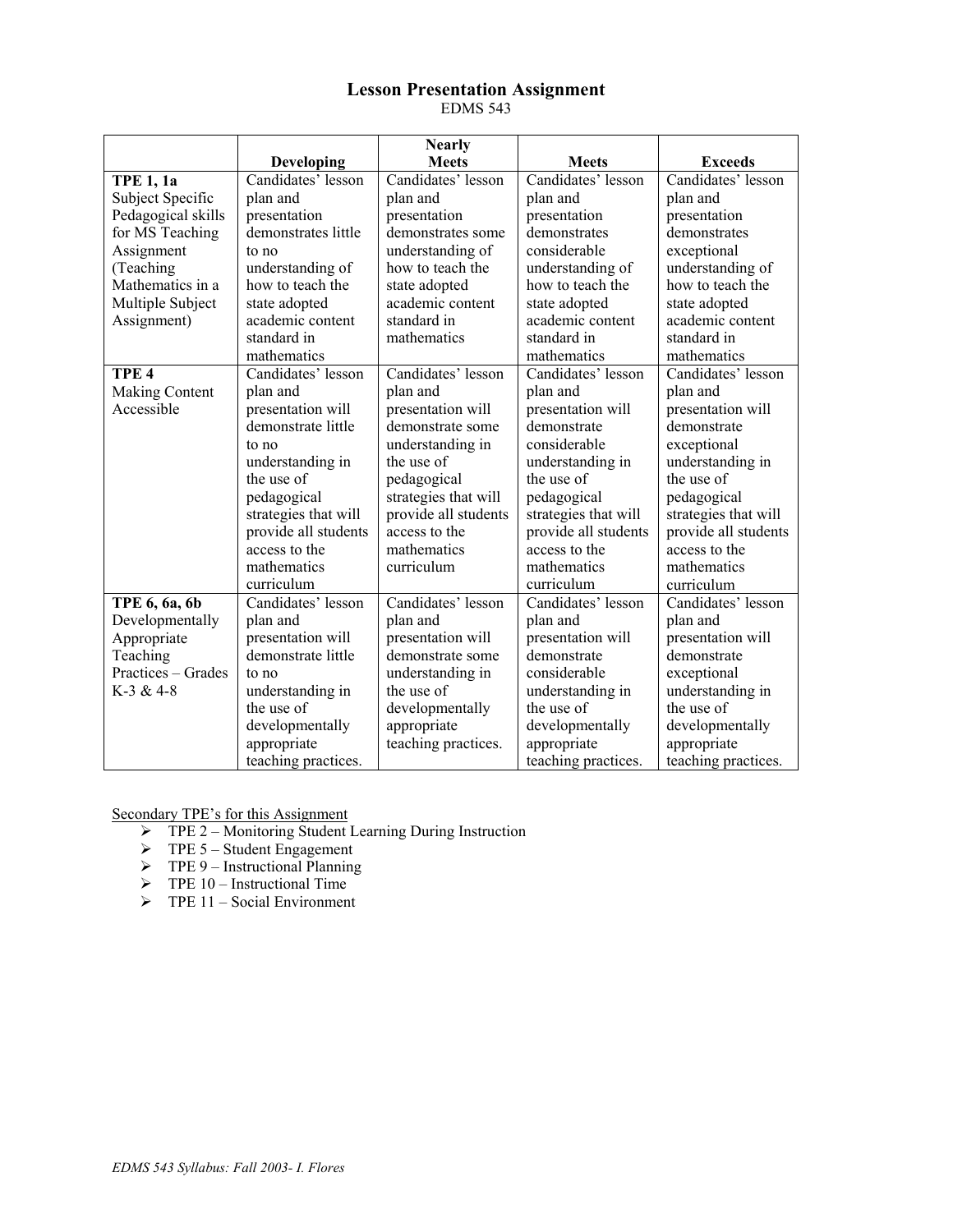### **Lesson Resources Assignment**  EDMS 543

|                  |                    | <b>Nearly</b>      |                                        |                    |
|------------------|--------------------|--------------------|----------------------------------------|--------------------|
|                  | <b>Developing</b>  | <b>Meets</b>       | <b>Meets</b>                           | <b>Exceeds</b>     |
| TPE <sub>4</sub> | Candidates'        | Candidates'        | Candidates'                            | Candidates'        |
| Making Content   | resources and      | resources and      | resources and                          | resources and      |
| Accessible       | descriptions will  | descriptions will  | descriptions will<br>descriptions will |                    |
|                  | demonstrate little | demonstrate some   | demonstrate                            | demonstrate        |
|                  | to no              | understanding of   | considerable                           | exceptional        |
|                  | understanding of   | how instructional  | understanding of                       | understanding of   |
|                  | how instructional  | resources can help | how instructional                      | how instructional  |
|                  | resources can help | provide all        | resources can help                     | resources can help |
|                  | provide all        | students with      | provide all                            | provide all        |
|                  | students with      | access to a        | students with                          | students with      |
|                  | access to a        | balanced and       | access to a                            | access to a        |
|                  | balanced and       | comprehensive      | balanced and                           | balanced and       |
|                  | comprehensive      | curriculum.        | comprehensive                          | comprehensive      |
|                  | curriculum.        |                    | curriculum.                            | curriculum.        |

Secondary TPE's for this Assignment

- ¾ TPE 1a Subject-Specific Pedagogical Skills for MS Teaching Assignments (Teaching Mathematics in a MS Assignment)
- $\triangleright$  TPE 5 Student Engagement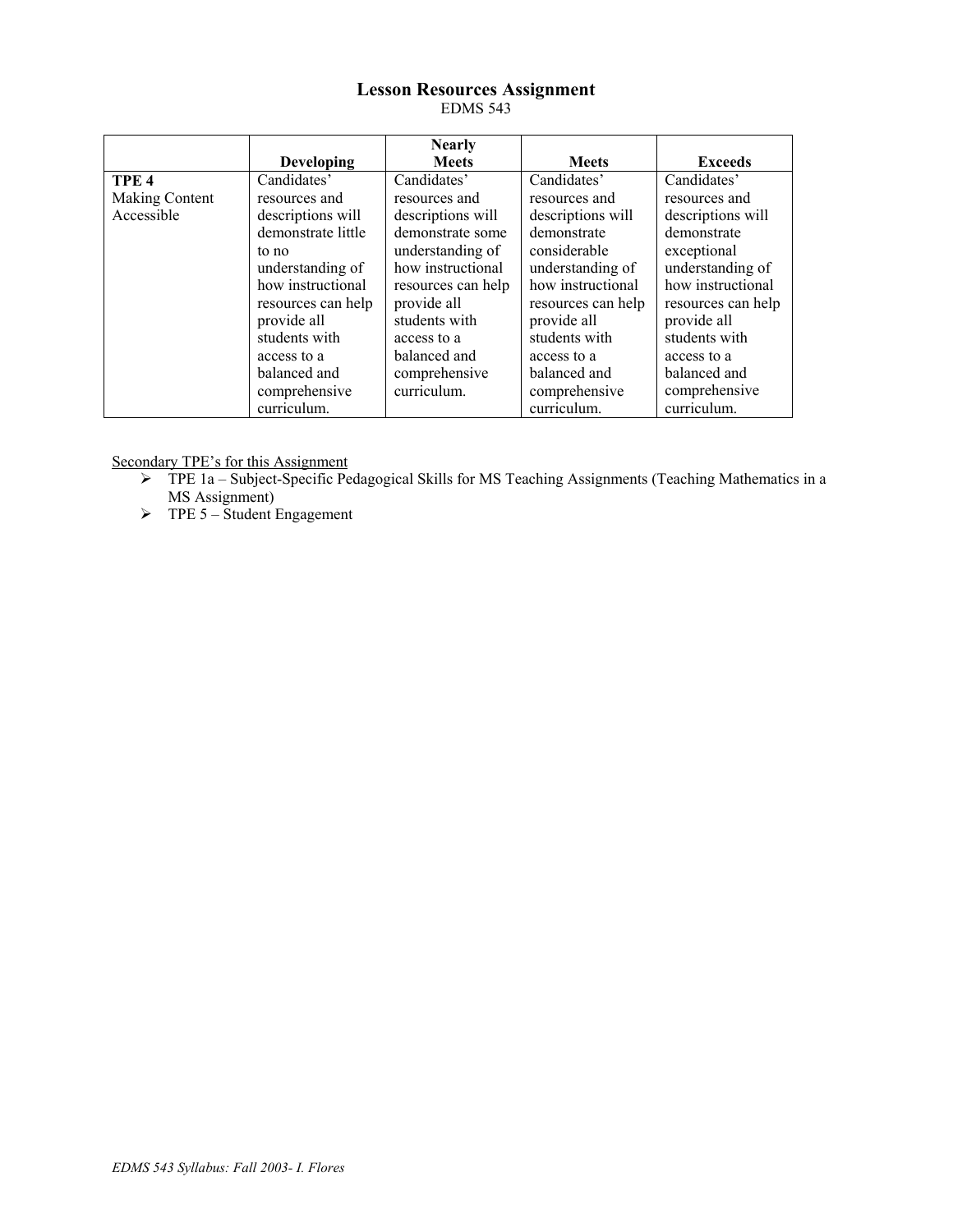## **Student Interview Assignment**  EDMS 543

|                         |                        | <b>Nearly</b>         |                                          |                       |
|-------------------------|------------------------|-----------------------|------------------------------------------|-----------------------|
|                         | <b>Developing</b>      | <b>Meets</b>          | <b>Meets</b>                             | <b>Exceeds</b>        |
| <b>TPE 1, 1a</b>        | Candidate's            | Candidate's           | Candidate's                              | Candidate's           |
| Subject Specific        | assessment and         | assessment and        | assessment and                           | assessment and        |
| Pedagogical             | recommendations        | recommendations       | recommendations                          | recommendations       |
| skills for MS           | from the student       | from the student      | from the student                         | from the student      |
| Teaching                | interview              | interview             | interview                                | interview             |
| Assignment              | demonstrates little to | demonstrates some     | demonstrates                             | demonstrates          |
| (Teaching               | no understanding of    | understanding of how  | considerable                             | exceptional           |
| Mathematics in a        | how to teach the state | to teach the state    | understanding of how                     | understanding of how  |
| Multiple Subject        | adopted academic       | adopted academic      | to teach the state                       | to teach the state    |
| Assignment)             | content standard in    | content standard in   | adopted academic                         | adopted academic      |
|                         | mathematics            | mathematics           | content standard in                      | content standard in   |
|                         |                        |                       | mathematics                              | mathematics           |
| TPE <sub>2</sub>        | Candidate's            | Candidate's           | Candidate's                              | Candidate's           |
| Monitoring              | assessment and         | assessment and        | assessment and                           | assessment and        |
| <b>Student Learning</b> | recommendations        | recommendations       | recommendations                          | recommendations       |
| During                  | from the student       | from the student      | from the student                         | from the student      |
| Instruction             | interview              | interview             | interview                                | interview             |
|                         | demonstrates little to | demonstrates some     | demonstrates                             | demonstrates          |
|                         | no understanding of    | understanding of how  | considerable                             | exceptional           |
|                         | how to monitor         | to monitor student    | understanding of how                     | understanding of how  |
|                         | student learning and   | learning and how to   | to monitor student                       | to monitor student    |
|                         | how to effectively     | effectively make use  | learning and how to                      | learning and how to   |
|                         | make use of this       | of this information   | effectively make use                     | effectively make use  |
|                         | information when       | when teaching.        | of this information                      | of this information   |
|                         | teaching.              |                       | when teaching.                           | when teaching.        |
| TPE <sub>3</sub>        | Candidate              | Candidate             | Candidate                                | Candidate             |
| Interpretation          | demonstrates little to | demonstrates some     | demonstrates                             | demonstrates          |
| and Use of              | no understanding of    | understanding of how  | considerable                             | exceptional           |
| Assessments             | how to effectively     | to effectively assess | understanding of how                     | understanding of how  |
|                         | assess students'       | students' content     | to effectively assess                    | to effectively assess |
|                         | content knowledge      | knowledge through     | students' content                        | students' content     |
|                         | through the use of     | the use of student    | knowledge through                        | knowledge through     |
|                         | student interviews.    | interviews.           | the use of student<br>the use of student |                       |
|                         |                        |                       | interviews.                              | interviews.           |
|                         |                        |                       |                                          |                       |
| TPE <sub>4</sub>        | Candidate's            | Candidate's           | Candidate's                              | Candidate's           |
| Making Content          | recommendations        | recommendations       | recommendations                          | recommendations       |
| Accessible              | from the student       | from the student      | from the student                         | from the student      |
|                         | interview              | interview             | interview                                | interview             |
|                         | demonstrates little to | demonstrates some     | demonstrates                             | demonstrates          |
|                         | no understanding in    | understanding in the  | considerable                             | exceptional           |
|                         | the use of             | use of pedagogical    | understanding in the                     | understanding in the  |
|                         | pedagogical            | strategies that will  | use of pedagogical                       | use of pedagogical    |
|                         | strategies that will   | provide all students  | strategies that will                     | strategies that will  |
|                         | provide all students   | access to the         | provide all students                     | provide all students  |
|                         | access to the          | mathematics           | access to the                            | access to the         |
|                         | mathematics            | curriculum            | mathematics                              | mathematics           |
|                         | curriculum             |                       | curriculum                               | curriculum            |

Secondary TPE's for this Assignment

- $\triangleright$  TPE 5 Student Engagement
- $\triangleright$  TPE 6, 6a, 6b Developmentally Appropriate Practices in Grades K-3 & Grades 4-8.
- $\triangleright$  TPE 8 Learning about Students
- $\triangleright$  TPE 9 Instructional Planning